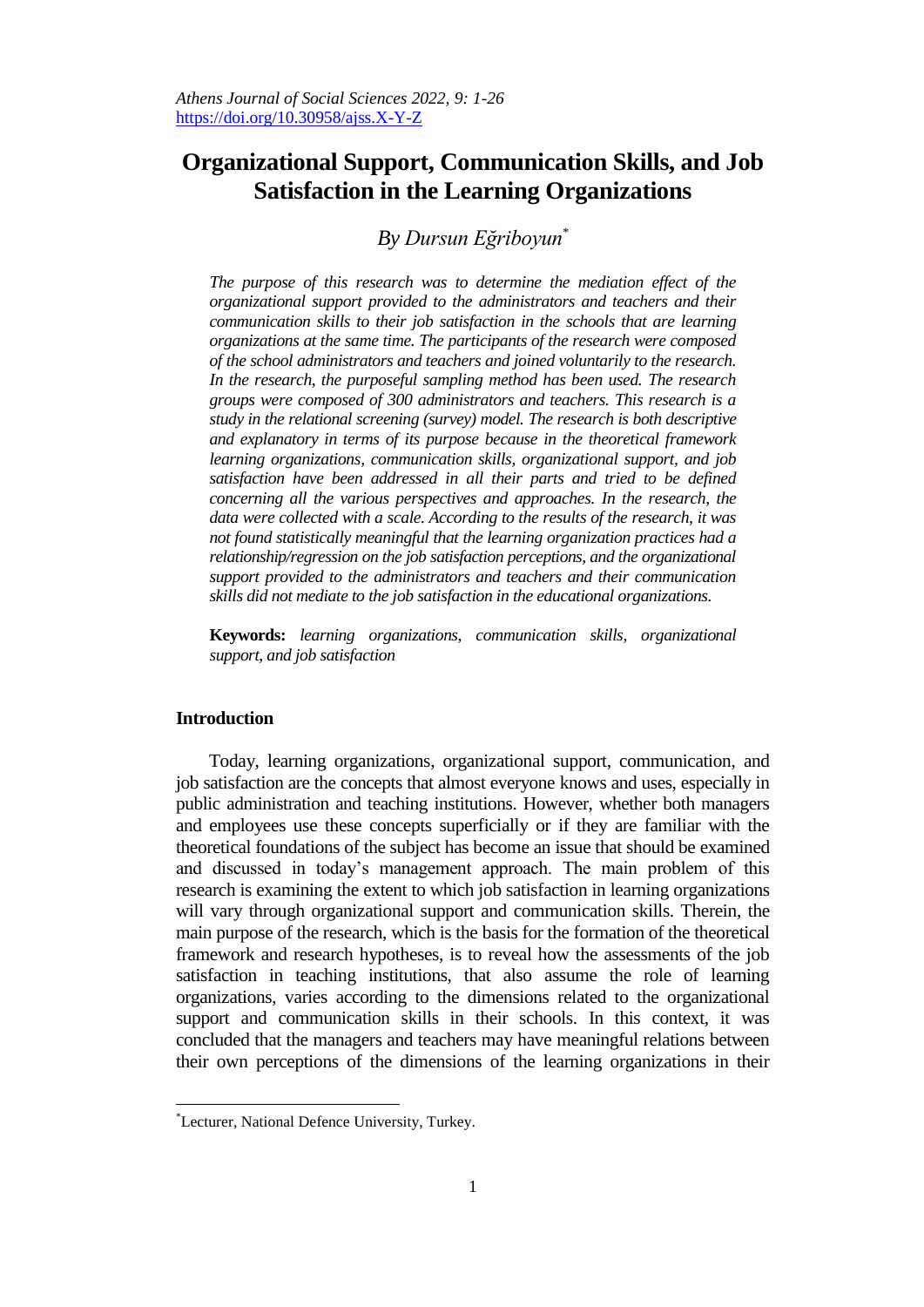schools, the organizational support behaviours provided to them in their institution, and their assessments related to their communication skills and job satisfaction. For this reason, various domestic and foreign sources, as well as theoretical and etiquette research results were evaluated and resulted in research model and interconcept relations.

Together with two intermediary variables, i.e., organizational support and communication skills, job satisfaction appears to be an important management concept that can be extended from mutual individuals to organizations and even international organizations. Therefore, the problem discussed in the research should be, in fact, addressed within the integrity of the organization. When the concept of the organization is expressed in the research, mention is made to a system that comprises the activities of two or more people (Kaya 1999, p. 111).

To date, a wide range of research has been and is still being carried out in the organization and management. Considering that the organization is a structure, in a nutshell, establishing very good communication in this structure in terms of cognition, emotion, or behaviour, the formation of the organizational support, as well as the positive increase of the job satisfaction through this provided environment is an issue that should be emphasized. Here, too, the managers have important duties because when it is evaluated that the management is a process, it is the managers who will continue the process smartly and positively. In this sense, what the learning environment is, which the learning organizations, the organizational support, and communication skills are, how they can be provided for, and improved, what the job satisfaction is, or which the motivators are, and how they should be developed all are key issues that need to be examined in today's management approach. The managers are on the point of being brought into the spotlight, because the healthier the relations in this regard, the more efficient the organization will be, and the final outcome is no other than job satisfaction.

Naturally, administrative behavioural patterns also play an important role here. In most research, the management activity requires working with others, on the one hand, but it also requires achieving objectives, making the most use of scarce resources, ensuring efficiency and effectiveness, and operating in the changing environments, on the other hand (Özalp 2006, p. 3). If it is accepted that management is also a social activity, one can readily understand the extent to which concepts investigated are related and intertwined. Similarly, as the definition of management shows, positive organizational support and communication techniques should be used to work with others. To accomplish the objectives of the organization, the employees must be well directed because satisfied employees are needed to provide efficiency against effectiveness. In addition, to rationally use the limited resources, the theories of job satisfaction must be fully enforced.

The changing environment also affects job satisfaction. Therefore, intrinsic and extrinsic job satisfaction should be balanced very well. Of course, communication and communication skills should be used while ensuring job satisfaction, because one of the management functions that can be effective is also considered communication when it comes to the management functions in a broad sense (Berberoğlu 2006, p. 107). The communication process is at the heart of all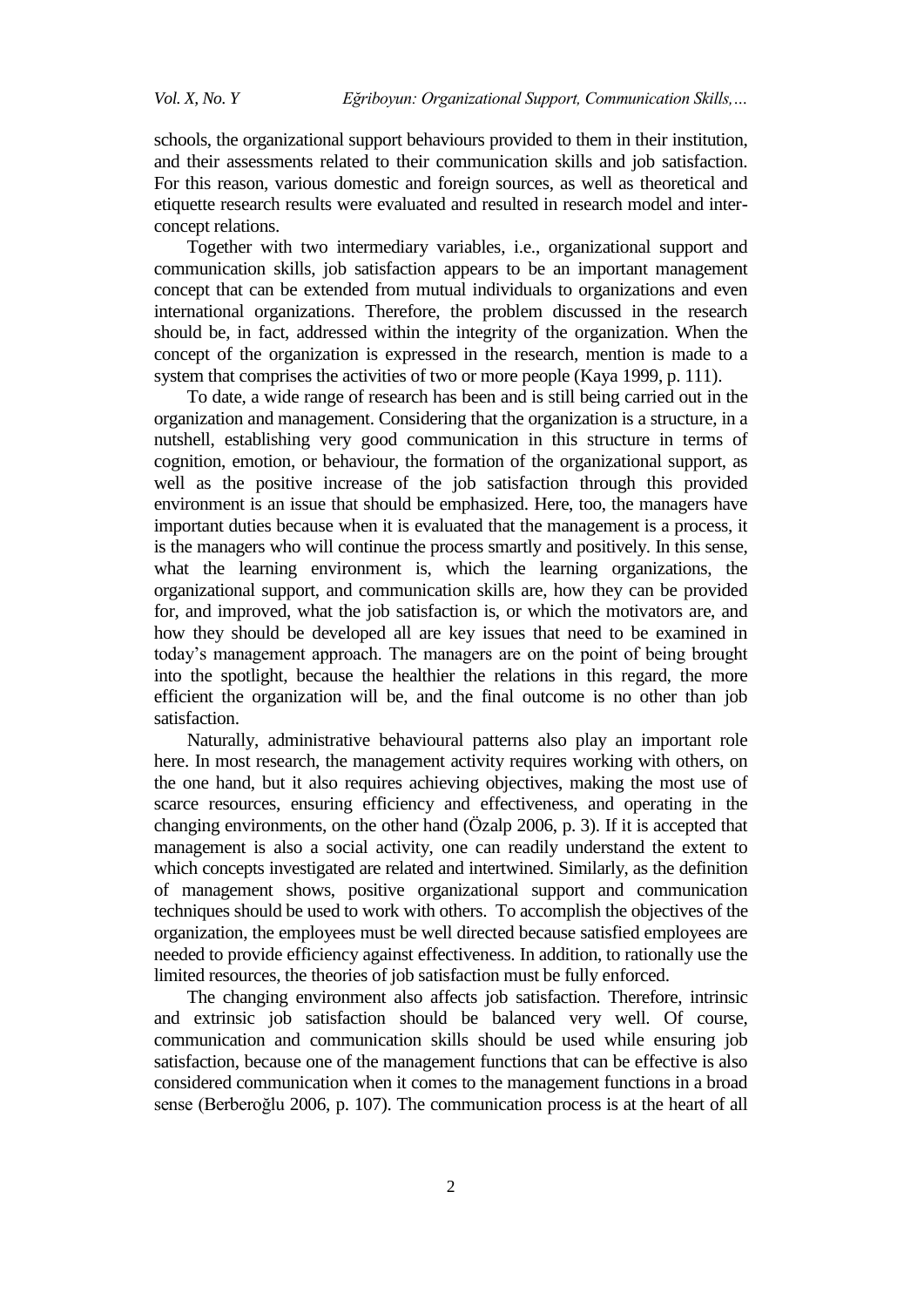management processes, too. No organizational action or management process can be carried out without communication because communication is the lifeblood of human relationships and motivation, accordingly job satisfaction (Kaya 1999, p. 107).

Also, as Gudanowski (1995; as cited in Efeoğlu 2006, p. 7) emphasized, job satisfaction is defined in different ways as a happy and positive mood based on an employee's work, their professional experiences, their pleasure from the work which varies according to the values they have, the harmony between expectations of their work and the rewards they get from their job, their attitude towards their work, a result of their attitude towards their work and their emotional reactions to their work.

In recent years, the behaviours aimed at increasing effectiveness and efficiency in organizations have been widely examined in the specialized literature. The issue of organizational support has especially been one of the issues gaining great importance due to the environments created by competition chaos, and uncertainty in the business world of the 21st Century. Therefore, if the organizations should focus on the needs of their employees and try to satisfy them, this would help the employees feel valued, talented, useful, and necessary. This would also bring up the concept of organizational support herewith (Köse and Gönüllüoğlu 2010, p. 87).

In today's business world, employees feel the need to receive support within the organization where they work due to human psychology. Organizational support which is extremely important for employees has been one of the important resources for meeting emotional needs such as respect, acceptance approval, and appreciation. With the organizational support, personal needs such as belonging, and being respected and being approved are met with by stating that the contributions of their employees to the organization are aware, their well-being is valued, and they like to work with them (Armeli et al. 1998, as cited in Özdemir 2010, p. 133, Martin 1995, as cited in Akın 2008, p. 42).

To make the concept of social change operational, Eisenberger et al. (1986, p. 504) argue that there is a wide variety of situations that affect an employee's behaviours and that the underlying cause of these behaviours is the motivators reflected in the employees' organization, and therefore they use the concept of the perceived organizational support in their definitions when describing the organizational support.

It is evaluated that the perceived organizational support which means meeting an employee's expectations such as being valued by the organization they work for, not feeling alone on good or bad days, and seeing the support of the organization behind, will also be effective in connecting the employees with their organizations in this context (Turunç and Çelik, 2010, p. 184).

In the light of these evaluations, it is thought that there should be a balanced relationship between the realization of the objectives of the individual and those of the organization, and the communication to be provided for this purpose should provide satisfaction to managers and employees alike. In this context, communication skills and job satisfaction concepts in management have become a subject worth examining for both managers and employees with all their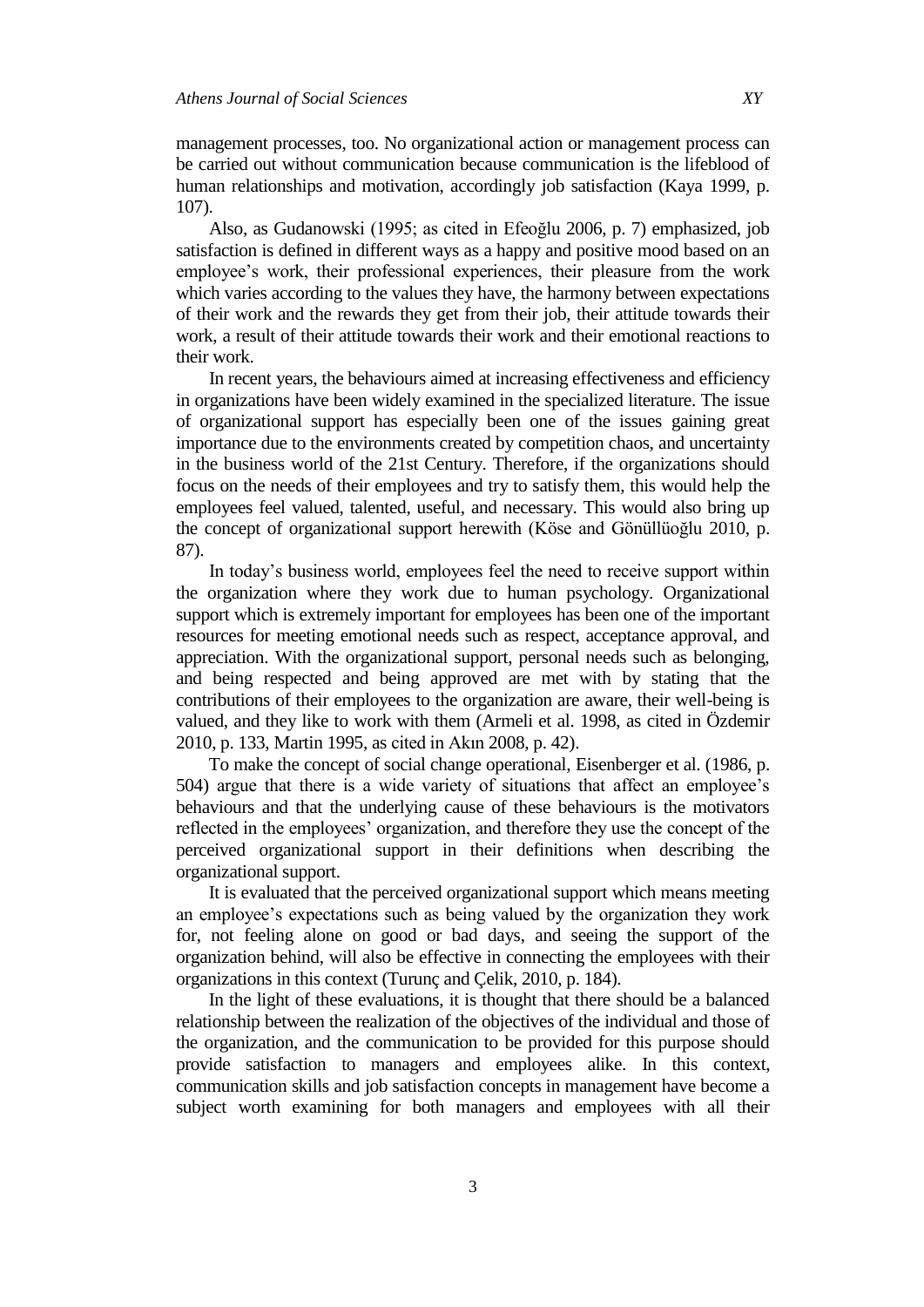dimensions, scopes, effects, and results. In the literature review, it has become obvious that there are not enough studies on this subject in Turkey yet. The abovementioned principles and reasons also reveal the necessity of further research on this subject. Therefore, the perceptions of the managers and teachers working in the schools regarding communication skills turn out to be a meaningful mediator of their job satisfaction and this has brought along yet another problem that is the subject of the research.

According to the findings of the many types of research carried out in this direction, it was evaluated that learning organizations are one of the most important factors affecting job satisfaction. Learning organizations, communication, organizational support, and job satisfaction in educational institutions are not newly discovered phenomena. These concepts have long been known, believed in the benefit, and implemented approaches. However, their applications are limited to individuals and cannot be institutionalized enough. In specialized literature, mention is made to different researches which were carried out in different fields such as psychology, business, health, tourism, etc. in their relation to these concepts. However, in these carried out researches, especially in official educational institutions, the frequency of finding applications in the subject highlighted above is quite limited. Therefore, research-wise, the perceptions of the administrators and teachers working in the schools related to these practices, their relationship between them, and their effects on each other were trying to be in focus.

## **Literature Review**

## *Organizational Learning and Learning Organizations*

In the realization of organizational learning, it is necessary to primarily examine individual learning rather than the learning that individuals create by coming together, creating the group dynamic characteristics, as well as learning based on the organization that the groups form together. For this purpose, the learning levels are examined under the titles such as individual learning, group dynamics, team learning, learning in organizational integrity (organizational learning).

The concept which was first used in management science in 1990 in Peter Senge's book "*The Fifth Discipline* (1990)" quickly became one of the most frequently repeated terms in today's human resources literature, in a short period of time. According to the definitions mentioned in the book, the learning organizations are briefly the organizations that know, understand and think. The concept of the learning organization means that a business can draw conclusions from the events that it is constantly experiencing, at the same time, adapting these into changing environmental conditions within a system in which it can help its employees grow, and as a result, it is a dynamic business that is constantly changing, developing and renewing itself.

Also, organizational learning is a process by which the members of the organization learn the objectives, norms, value systems, behavioural patterns, and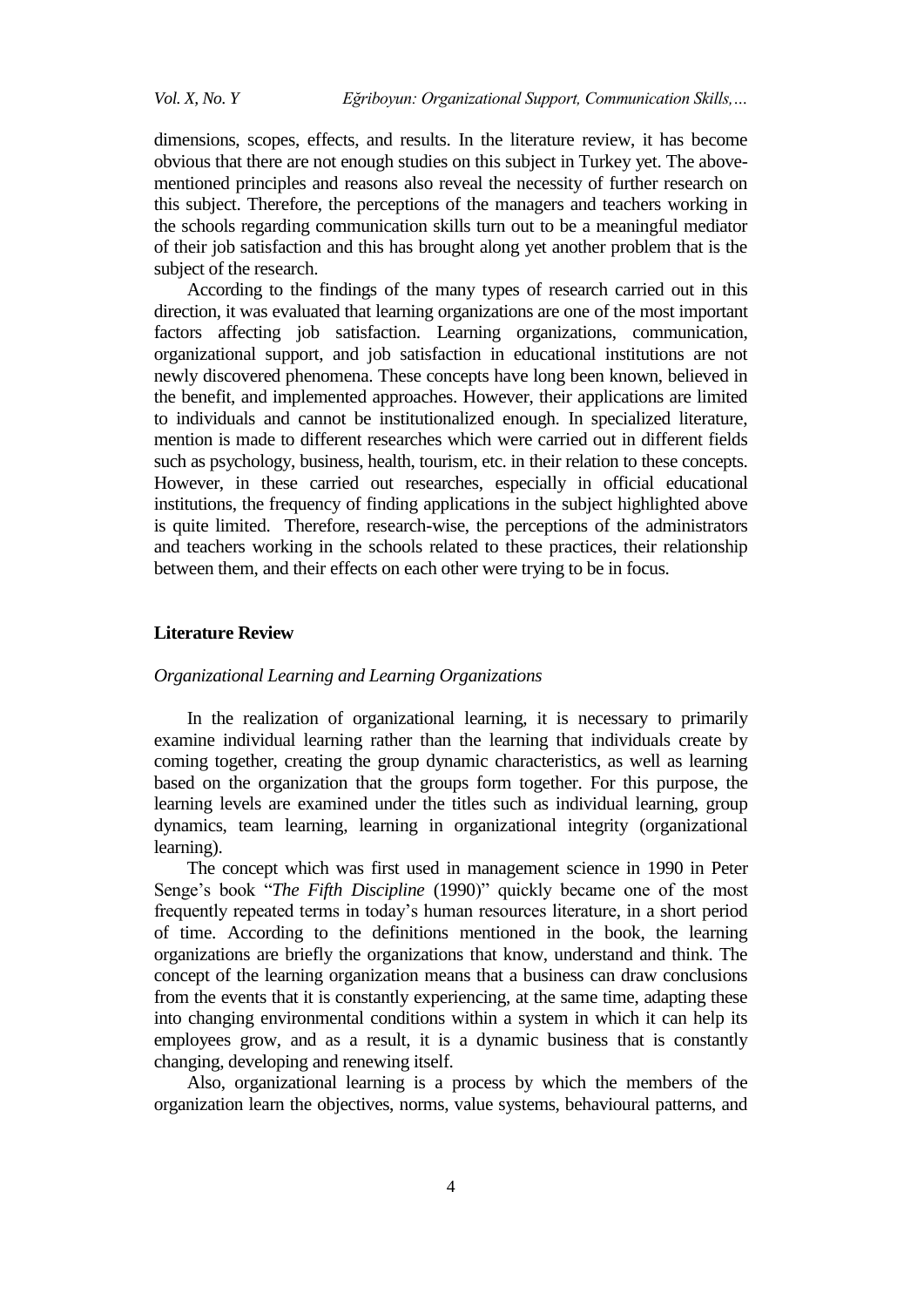the culture of the organization, briefly (Hofstede 1989; as cited in Töremen 2001). Today, the concept of organizational learning is increasing among organizations that are more inclined to change. Learning is a dynamic concept and in this context, it is emphasized that the structure of the organizations is constantly changing. The goal is to make the transition from individual learning to organizational learning at an increasing pace. Just as learning is essential for the development of the individuals, learning is essential for the development of the organizations at the same time (Fiol and Lyles 1985; as cited in Töremen 2001). The main purpose of organizational learning is to ensure that the organization as a whole adapts easily to this change and, if possible, leads the way in this change, despite the changes in the business environment (Martha and Victoria 1996, as cited in Yıldırımışık 2001).

The organizational learning theory can also be an optimal model for educational organizations. Because the main mission of the school organizations is to provide a more effective education and training service the school is an organization that is engaged in the process of learning directly. But the main problem is reaching a balance between the school's learning and teaching mission. Today, schools look more like teaching organizations. However, a school has to be both a learning organization and as well as an organization that teaches. The transformation of the school into a learning school requires a radical paradigmatic change in the school culture and philosophy (Çelik 1999, p. 117).

Being a learning organization requires having qualities beyond organizational learning. Therefore, some elements need to come together in the learning organizations. Each of these elements has respective importance and to become a learning organization, each element must be developed both separately and together. These elements will provide a vital dimension in the establishment of the organizations that can actually "learn" as Senge (2003, p. 15) emphasized.

## *Communication and Organizational Communication*

Man tries to communicate with his environment from the moment he is born. The developing technology facilitates communication while the complex world makes communication increasingly difficult. Therefore, communication nowadays has become a tool that is technically known by a person and with that, the person should well develop their skills (Ersanlı and Balcı 1998, p. 7).

The organization is often defined as a communication network. It is not possible to think of an organization without a communication process. In the organization, the management also functions as a source of communication (Kaya 1999, p. 106). Baltaş and Baltaş (2002, p. 19) briefly define the concept of communication which is such an important issue as the sharing of feelings, thoughts, and information with others in every conceivable way. The word "communication" is also defined by the words such as correspondence and information, in our language. To describe it broadly, it is to provide an understanding among people through other tools which are verbal or non-verbal, to achieve the desired results and influence behaviours (Can et al. 2001, p. 288).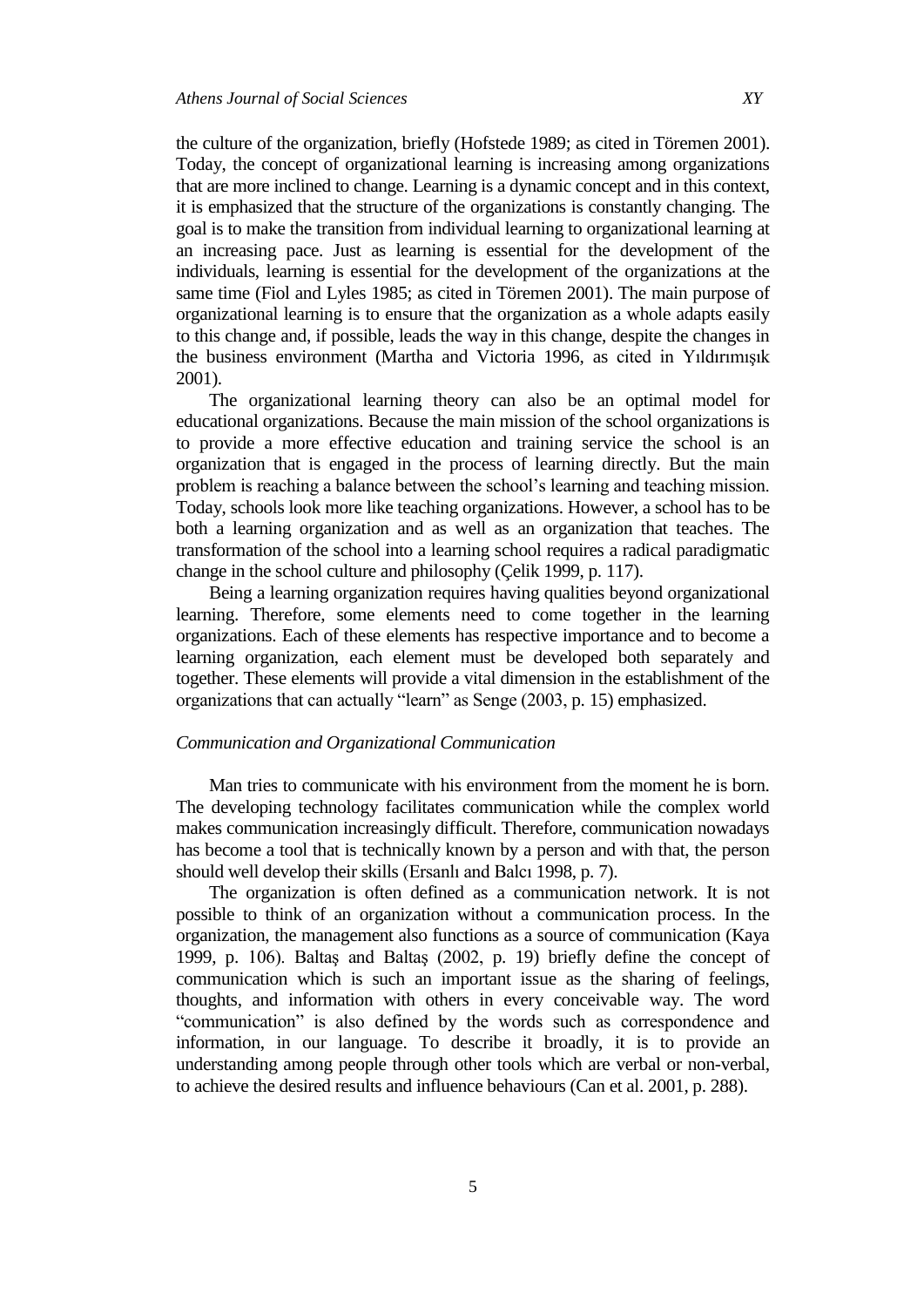Organizational communication, on the other hand, is a social process that develops both between the various departments and the elements that make up the organization, or between the organization and the environment allowing for a continuous exchange of information and thoughts or establishing the necessary relations between the departments to ensure the functioning of the organizations and enable the achievement of its goals (Demir 2003, p. 136). The process and the way in which information, feelings, or thoughts are rendered and behaviour carried out is created is also called the communication process (Baltaş and Baltaş 2002, p. 26).

There are also some basic features in communication. Baltaş and Baltaş (2002, 19) explain that the first impression in the communication is important, that the communication is made by the person, not to the person, that the communication is a whole, and that the main feature of the communication is embraced by understanding. In terms of the characteristics of the research, interpersonal, internal and, mass communication is the subject that should be emphasized. In order for a communication act to occur, there must be mutual two people. In addition, since management is carried out within an organization and against an audience, the communication that is realized both between the executive-employee and groups coincides with the source of the job satisfaction. Considering that communication is the most important tool of job satisfaction, communication covers every moment of the working process within the organization and is a phenomenon that will be needed on a regular basis.

Communication also has some functions. Therefore, the managers have to know this issue as well. Demir (2003, p. 137) describes the functions of communication as being the provision of information, persuasion and influence, consolidation, and finally commanding and instructive functions. Paying special attention to it will also see that these are the functions which should be carried out by a good manager at the same time. Also, Türkmen (1992, p. 24) explains in more detail the basic functions of organizational communication. However, in his explanation, the most important issue concerning this research is that organizational communication is one of the most effective tools that the management of the organization will implement to ensure planning, coordination, decision-making, motivation, and supervision in the organization.

In addition, another issue that is emphasized in terms of communication is the tasks of the communication. Demir (2003, p. 138) also identifies these tasks as control, motivation and satisfaction, expression of emotions, and transmission of the information. These tasks are also the functions that the administrators always perform. The concept that should be emphasized carefully here is satisfaction because this research focuses on communication skills and job satisfaction. Varol (1993, p. 128) considers this issue within the purposes of organizational communication. When these objectives are evaluated, it will be seen that they are generally the subjects that are involved in communication skills. These are;

- To ensure that the objectives, goals, and policies of the organization are known by the employees.
- To transfer immediately the changes in the organization to the employees.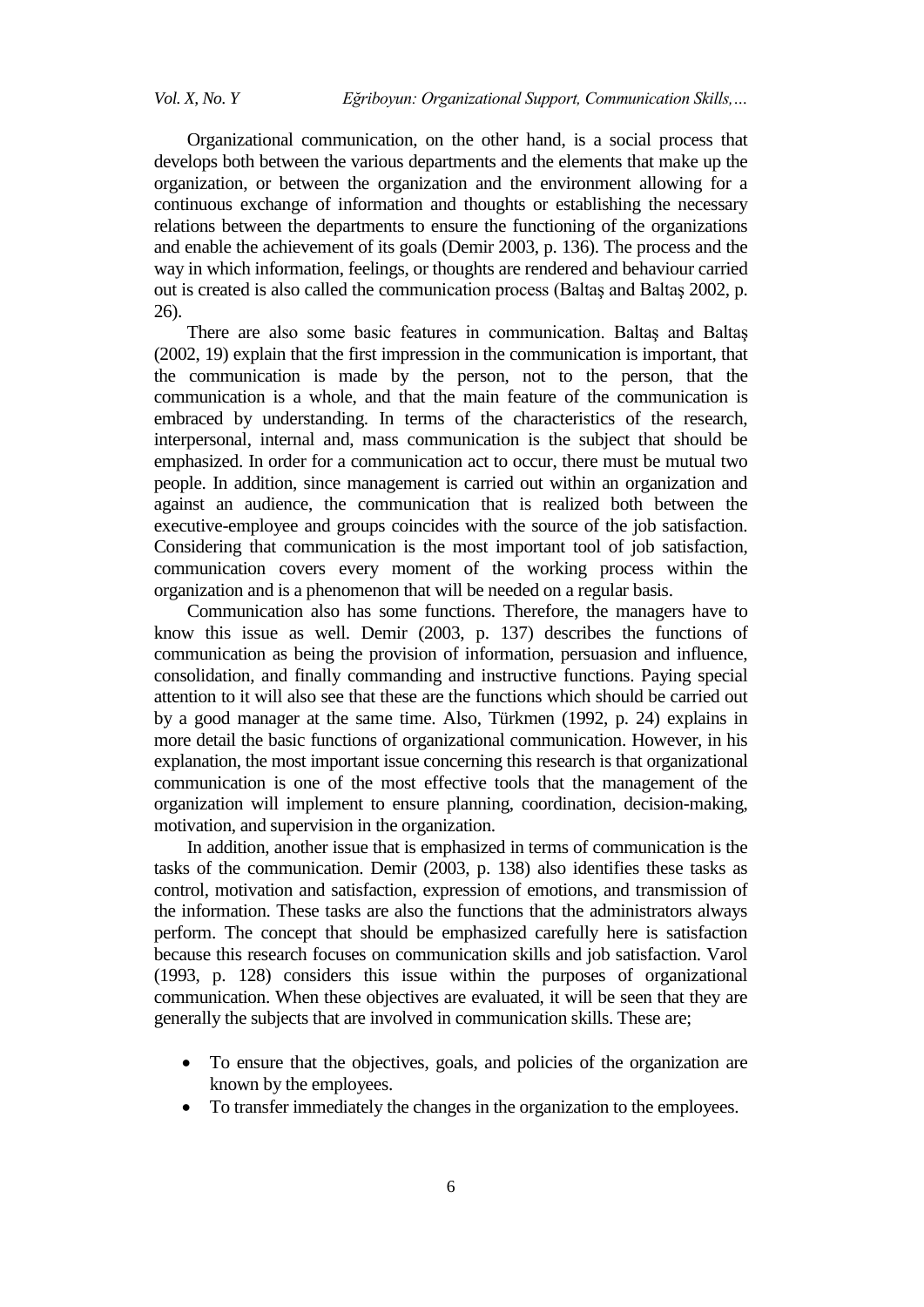- To provide information about the social and economic problems of the organization and to enlighten the employees about their connection to their general social and economic problems.
- To inform the employees about the jobs and process and to facilitate the work and skills training in this way.
- To enlighten the employees about activities, important events, and decisions of the organization.
- To encourage innovation and creativity to regulate the flow of information between management and employees and to provide feedback.
- To encourage and improve mutual communication between managers and employees.
- To inform the employees about promotion opportunities in the carrier, projects related to the employees, expectations for the future.
- To improve the qualifications of the employees to represent the organization during and after work.
- With all this and other communication activities, trying to create and maintain a climate, culture, and identity of the organization.

## *Types of the Communication*

Can et al. (2001, p. 288) stated that the organizations have two main objectives of communication. The first of these is coordinating the activities to accomplish the objectives of the organization and to pass the task to the related person concerned. The second is that the members of the organization are revived to achieve the organizational plans willingly and enthusiastically through communication. There will be formal and informal communication here.

However, this research will focus on cognitive (mental), emotional and behavioural forms of communication which are presented as communication skills in the researches of Ersanlı and Balcı (1998, p. 9). When researches are evaluated in general, the ability to communicate can be defined as being able to express one's self clearly, fully, and in the same way, understanding exactly and accurately what they say by listening to other people. In this context, emotional communication is considered a process of the mutual influence between the feelings of people who communicate (Bartsch and Hübner 2005, p. 2). In addition, emotional communication refers to the process of using messages so that individuals can exchange the information they have with each other to affect mutually each other's emotional states.

Most simply, the messages can be a direct verbal or non-verbal expression of the emotions such as smiling and saying "I am so happy", or they can be expressed complexly and sharply, or they can be emotionally weaker. Messages can also be used to share information or influence the feelings of others through alerts or advice. In short, all communication, albeit to varying degrees, is emotional (Planalp 2009, p. 489).

Behavioural communication is a form of communication that people use psychologically in their daily behaviour. It is also defined as a more direct and clearer form of communication as a variable of the individual differences that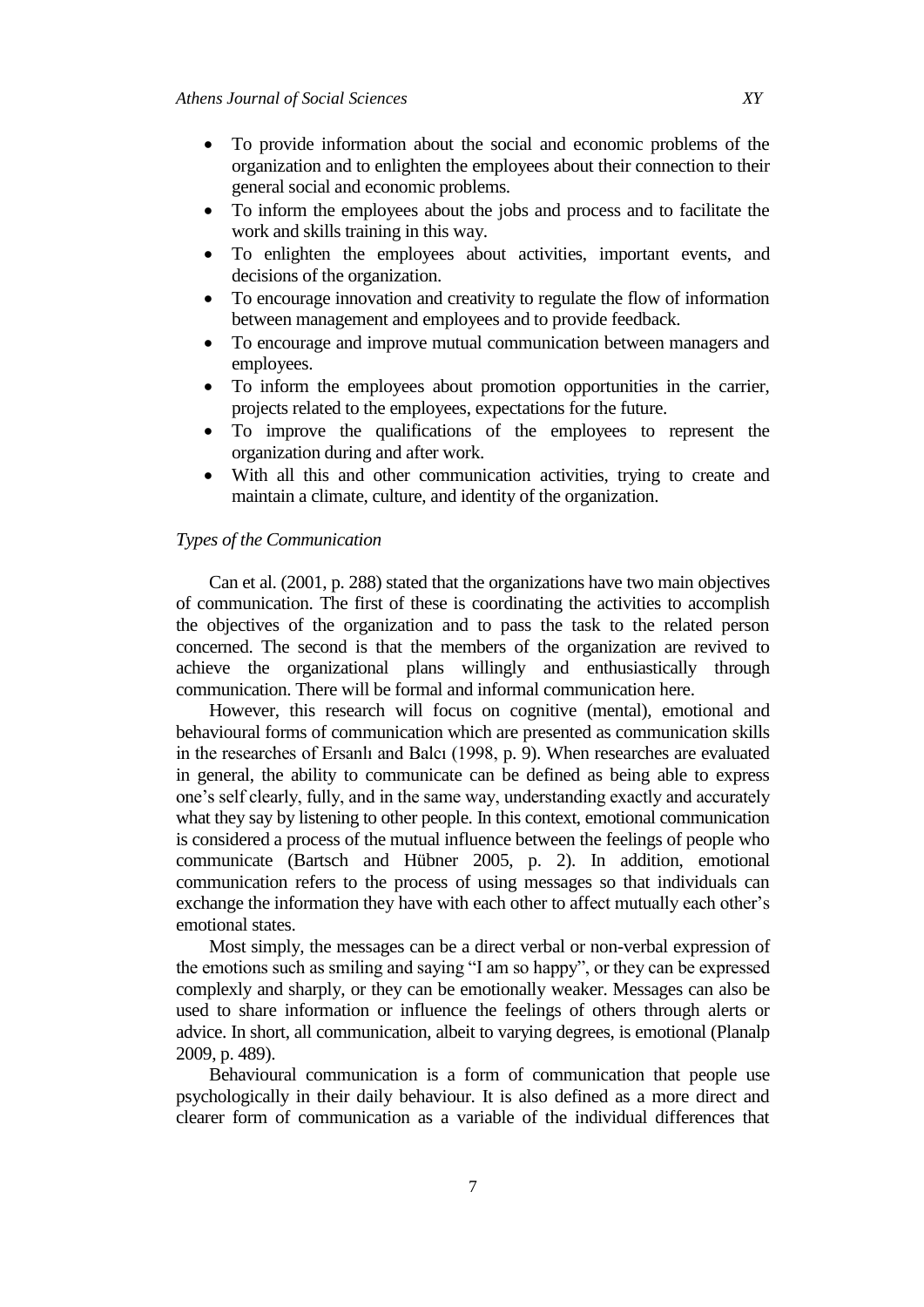indirectly express the feelings, needs, and thoughts of a person related to daily life (Wikipedia 2021, accessed at [Behavioral Communication\)](https://en.wikipedia.org/wiki/Behavioral_communication).

According to the Northeastern University, the Department on Traumatic Brain Injury Resource for Survivors and Caregivers (2021), cognitive communication is considered as a process that allows people to successfully perform their functions and enables them to interact meaningfully with each other. When focusing on cognitive communication in literature, it becomes obvious that the focus is on knowing, perception, and thinking in general. In explaining the importance of cognitive communication, the American Speech-Language-Hearing Association (2021) emphasized the issue more by explaining what its consequences and effects can be when it is missing. In this context, they stated that the awareness and abilities will decrease in the provision of the effective communication needs, that there will be a lack of memory, judgment, and ability in the effective exchange of routine information, that the lack of social communication skills and the required ability to manage emotions can also lead to the loss of the relationships, that the ability to perform educational or professional roles will be destroyed, perhaps the potential work will be lost, etc.

Granvold (1994, p. 224) also investigated the cognitive and behavioural qualifications of interpersonal relationships. The researcher mentioned the knowledge related to interpersonal relationships and detection-decision making as well as cognitive restructuring skills as cognitive competencies, and manifesting themselves, initiating the relationship, maintaining the relationship, and resolving the conflict as behavioural competencies.

## *Organizational Support Theory*

The organizational support theory is a hypothesis of the modern social change that suggests that the employees show positive results related to work in exchange for the evaluated resources such as payment, education, socio-emotional support from their organization (Michael et al. 2005, as cited in Kaplan 2010, p. 41). According to the theory of organizational support, Byrne and Hochwarter (2008, as cited in Kaplan 2010, p. 41) state that employees personalize the organization by improving the changing relationships that vary on the impact and strength of attitudinal and behavioural responses, and that the combining of the employees' organizational membership with their own identities until the socio-emotional needs are met strengthens social change relationships, and increases performance levels. These relationships depend on the psychological processes which are envisaged by the theory of organizational support and can be expressed as the employee's belief that the attitude of the organization is originated due to his desire, feeling compelled to help the organization, the satisfaction of the socioemotional needs and the expectation of the work are of succeed-reward type (Rhoades and Eisenberger 2002, p. 699).

The theory of organizational support also addressed the psychological process that constitutes the results of the perceived organizational support. First of all, the organizational support perceived on the mutual norm should reveal a sense of the necessity to take care of the welfare of the organization and to help the organization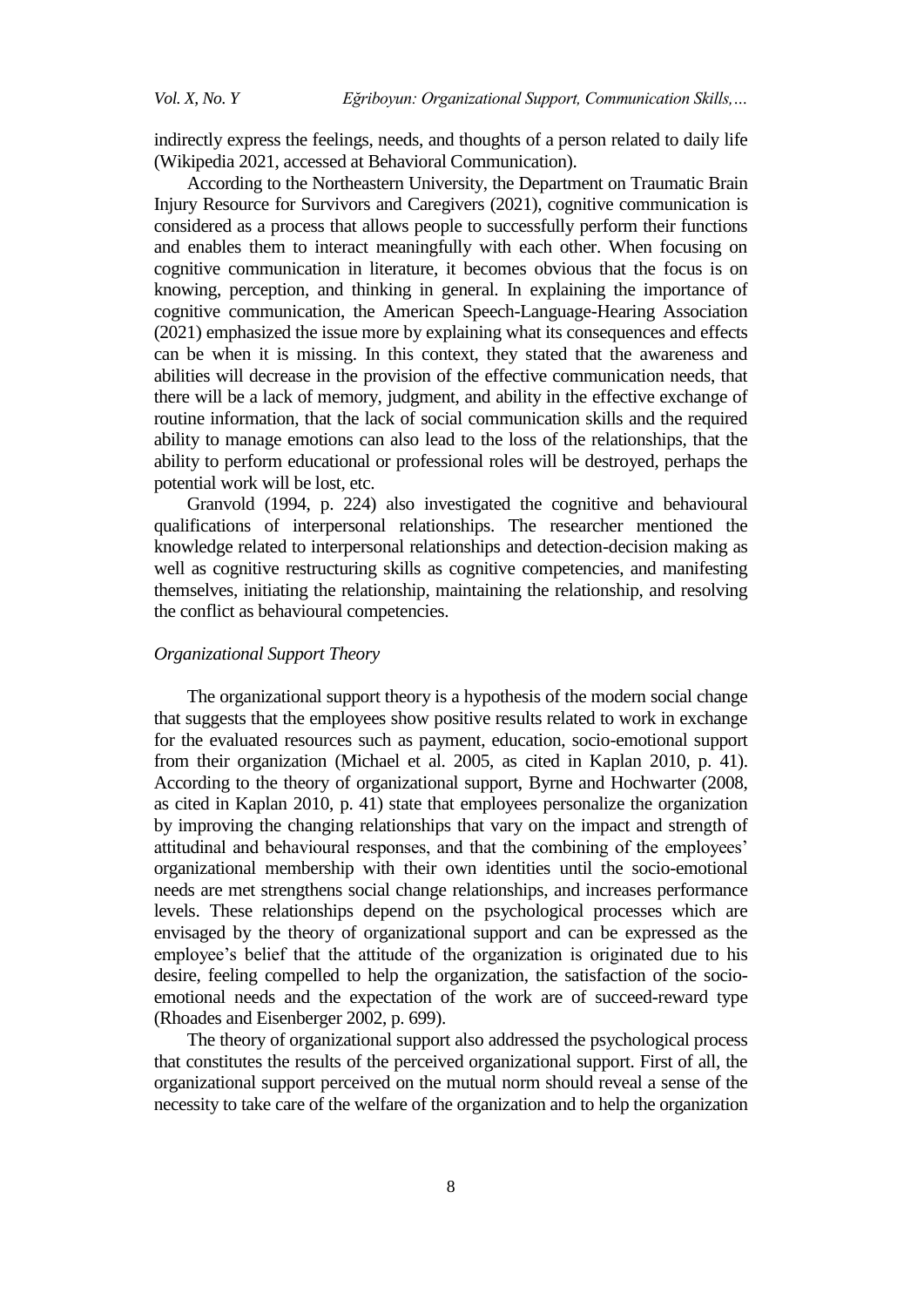achieve its objectives. Secondly, the interest, approval, and respect that are shown by the perceived organizational support should fulfill the socio-emotional needs which lead the employees to combine their organizational membership and role status with their own social identities. Thirdly, the organizational support should reinforce the employee's beliefs that the organization defines and rewards the increased performance. These processes have positive results for both employees and the organization (Rhoades and Eisenberger 2002, p. 699).

Kaplan (2010, p. 42) has also concluded in his research related to the organizational support theory that employees have developed global beliefs the contributions of which organizations evaluate taking care of their well-being, to determine the willingness to reward the organization's increased efforts and to meet the socio-emotional needs by considering the development, nature, and consequences of the perceived organizational support. There are also different dimensions of support in the organizations. For example, the support that the staff perceives from the organization they work for is called the organizational support, and the support which is received from its managers is called the manager support (Akın 2008, p. 143). It is possible to summarize the main issues that constitute the concept of organizational support from the following definition as it is summarized in the research of Köse and Gönüllüoğlu (2010, p. 87).

- Valuing the contribution of the organization's employees.
- Caring about the happiness of the employees of the organization
- Trusting each other, whether you are the organization or the employees.
- Voluntary about the policies, rules, and activities affecting employees.
- Organizational support does not change according to instant events.

## *Job Satisfaction*

People spend most of their daily lives at work from a certain age to continue their lives and meet some psychological needs. In this context, the person who has the expectations of their work achieved can be happier as what is affected is not only their economic situation but also their psychological situation. Therefore, job satisfaction has an important role in human life both economically and psychologically (Bakan and Büyükbeşe 2004).

Job satisfaction is a whole of positive feelings towards the work of the individual. It can be said that the workers love their work and develop very positive values towards their work when it is mentioned that their job satisfaction is high (Ceylan 1998, p. 125). According to Robbins (1986, p. 104), job satisfaction is the general attitude towards an individual's work. It is an emotional reaction that arises from the perceptions of the person that realizes their important work values or helps realize it, therein the values occur to the extent appropriate for the needs of the person.

The purpose of the research on job satisfaction is explained in the existing literature to diagnose the potential problems in organizations, to uncover the causes of the absences and lay-offs, to evaluate the impact of the organizational changes in the attitudes of employees, to promote good communication between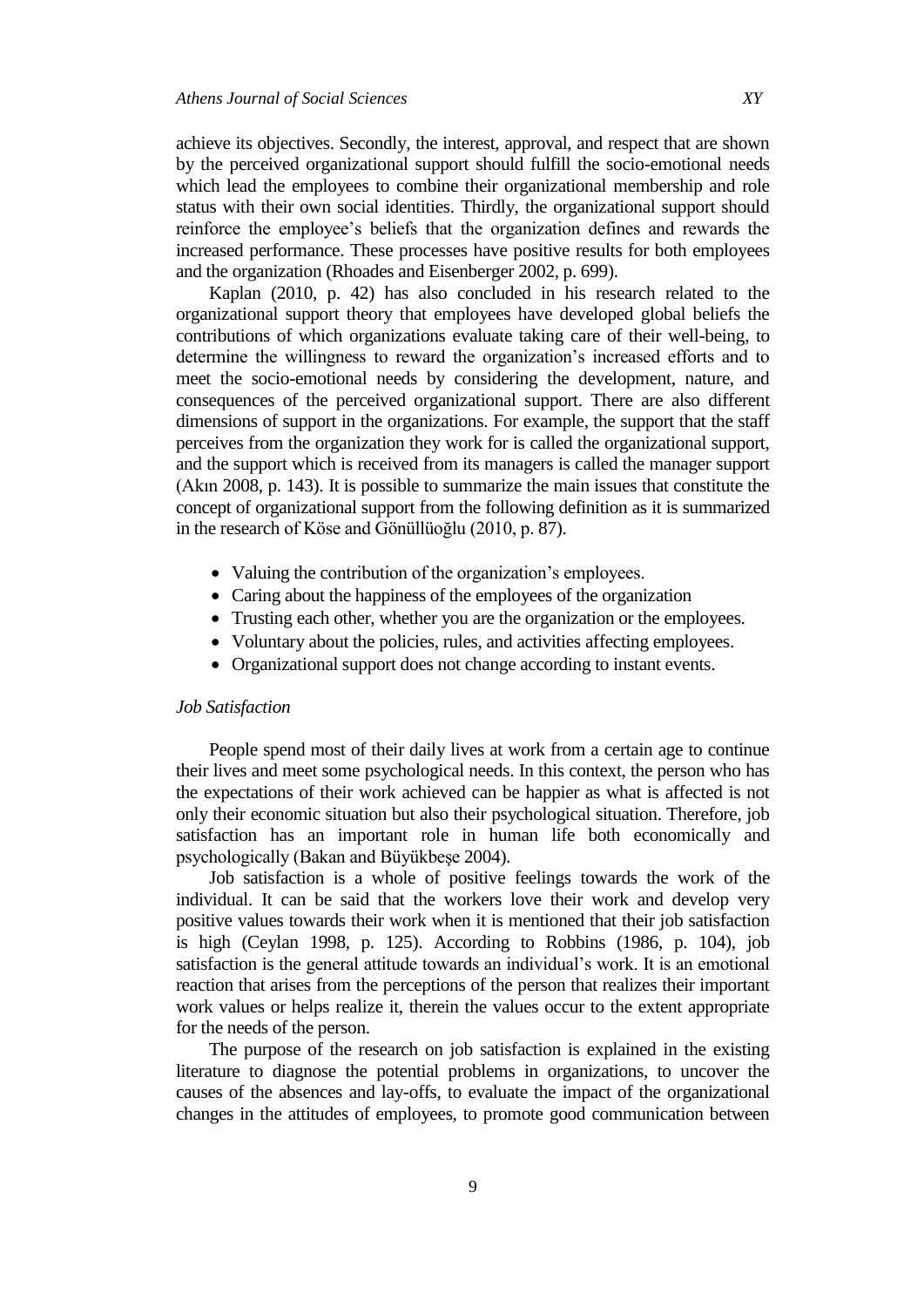the management and employees, to provide accurate information in the conflicts between the management and the union (Karadal 1994; as cited in Becerikli, p. 2007). Based on these, it can be said that the main purpose is the motivation for and participation in the human for production, in other words, channeling human behaviour in the direction desired by the management of the organization.

#### *Basic Approaches to the Job Satisfaction*

The issue of job satisfaction has impressed social science researchers. More than 4,000 articles were published on this subject until the early 1970s. The theoretical foundations of job satisfaction were formed by Maslow's Theory of the Hierarchy of Human Needs and Herzberg's Double Factor Theory. Maslow's Hierarchy of Needs, Herzberg's Double Factor, and Adams's Theory of Equality are motivational theories, but they are also major studies that examine job satisfaction.

## *Key Factors Affecting the Job Satisfaction*

Although the factors affecting job satisfaction were defined by different authors in many different ways, Ateş (2005, pp. 96-110) organized these factors into three main headings.

-Individual factors: The job worker's expectations of their business are primarily related to their characteristics. The key individual characteristics, the quality, and quantity of expectations for the job, and the job surroundings are the priority limiters. Individual factors include age, gender, level of vocational education, intelligence, experience, and personality.

-Organizational factors: Eight main organizational factors shape the job attitudes of the workers; the salary, the nature of the work, the opportunity for the promotion, the working groups, the working conditions, the management style, the communication structure, and the role structure. The individual provides different satisfaction on each factor.

-Numerical and environmental factors: Numerical and environmental factors are economic, social, technical, and state-owned affecting the individual. The individual has roles in business life, both around and outside the business. The social environment of the individual that is outside the organization is as important as it is within the organization. The level of job satisfaction of a worker can be determined by the social groups to which it belongs. In addition, it has been determined that job satisfaction is affected by social conditions.

## *The Purpose of the Research*

A survey of the concepts of learning organizations, organizational support, communication skills, and job satisfaction in educational institutions has shown that these notions were partially investigated in some studies, but many types of research where they occur lack in explanations of the relationship or effect which is ascertained between them. In the studies on these concepts for the teaching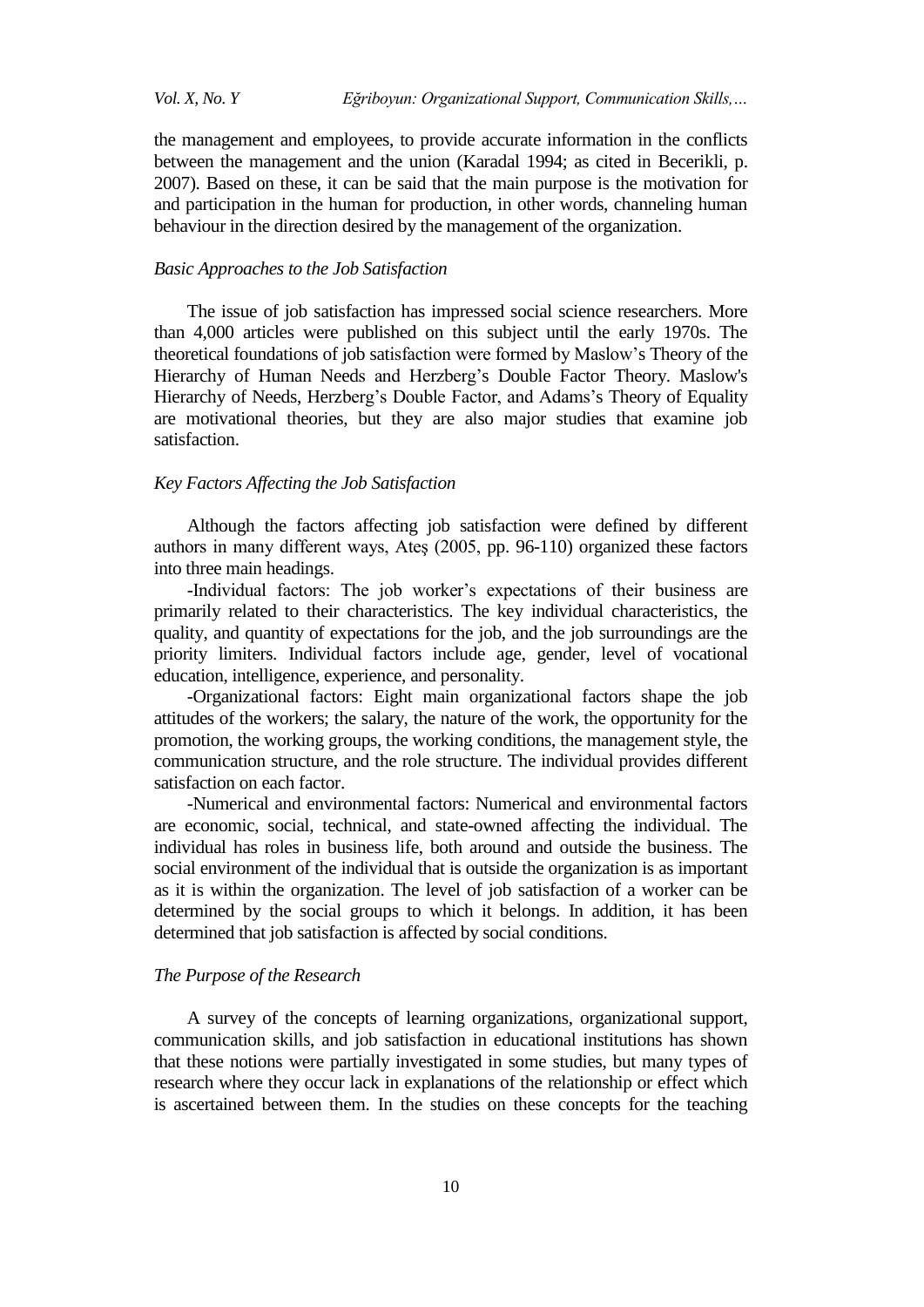institutions, there are domestic and foreign studies that indicate that the learning organizations positively affect job satisfaction and/or that the moderation effect of the learning organizations is confirmed (Bil 2018, Nyukorong 2016, Chang and Lee 2007, Dekoulou and Trivellas 2015, Rose et al. 2009, Razali et al. 2013, Saykılı 2019). Similarly, reference is made to organizational support and communication skills, two notions that prove to have a positive effect on the job satisfaction (Karaalioğlu and Karabulut 2019, Oktar 2019, Afif 2018, Aktürk 2019, Tasnim and Akkaş 2017, Islam et al. 2014, Can 2020, Kellecioğlu 2019, Çelik 2019, Usuflu 2020, Karaca 2019, Yakut 2020, Sarıkaya 2019). Likewise, organizational support and communication skills mediate job satisfaction (Usman 2019).

In the light of these thoughts, the research aims to determine the mediating effect of the communication skills and the organizational support provided to the administrators and teachers working in the schools in Ankara, Bilecik, Bolu, and İzmir which are also learning organizations, in their job satisfaction. In this context, it has been evaluated that, to some extent, the research will shed light on the management performances within this system as well as on perspectives and stances of managers and educators against these innovative movements in education.

## *The Limitations of the Research*

The scope of this research is limited to the opinions of managers and teachers working in secondary education institutions located within the borders of the Central district of Ankara, Bilecik, Bolu, and İzmir provinces regarding learning organizations, organizational support, communication skills, and job satisfaction in the 2021-2022 Academic Year. Additionally, the research is limited to the items related to these variables found in the data collection tool.

#### **Methodology**

## *Research Model and Research Problem*

This research which tries to determine the type and the level of relationship between the learning organization practices, organizational support, communication skills, and job satisfaction, perceived by the administrators and teachers, is a study in the relational screening model. It is both descriptive and explanatory in terms of research purpose. Because on the theoretical basis of the research, the subjects of the variables were discussed in all aspects and tried to be defined by taking on various perspectives and approaches.

To achieve these goals in the above-mentioned literature, the research aims at providing an answer to the following questions;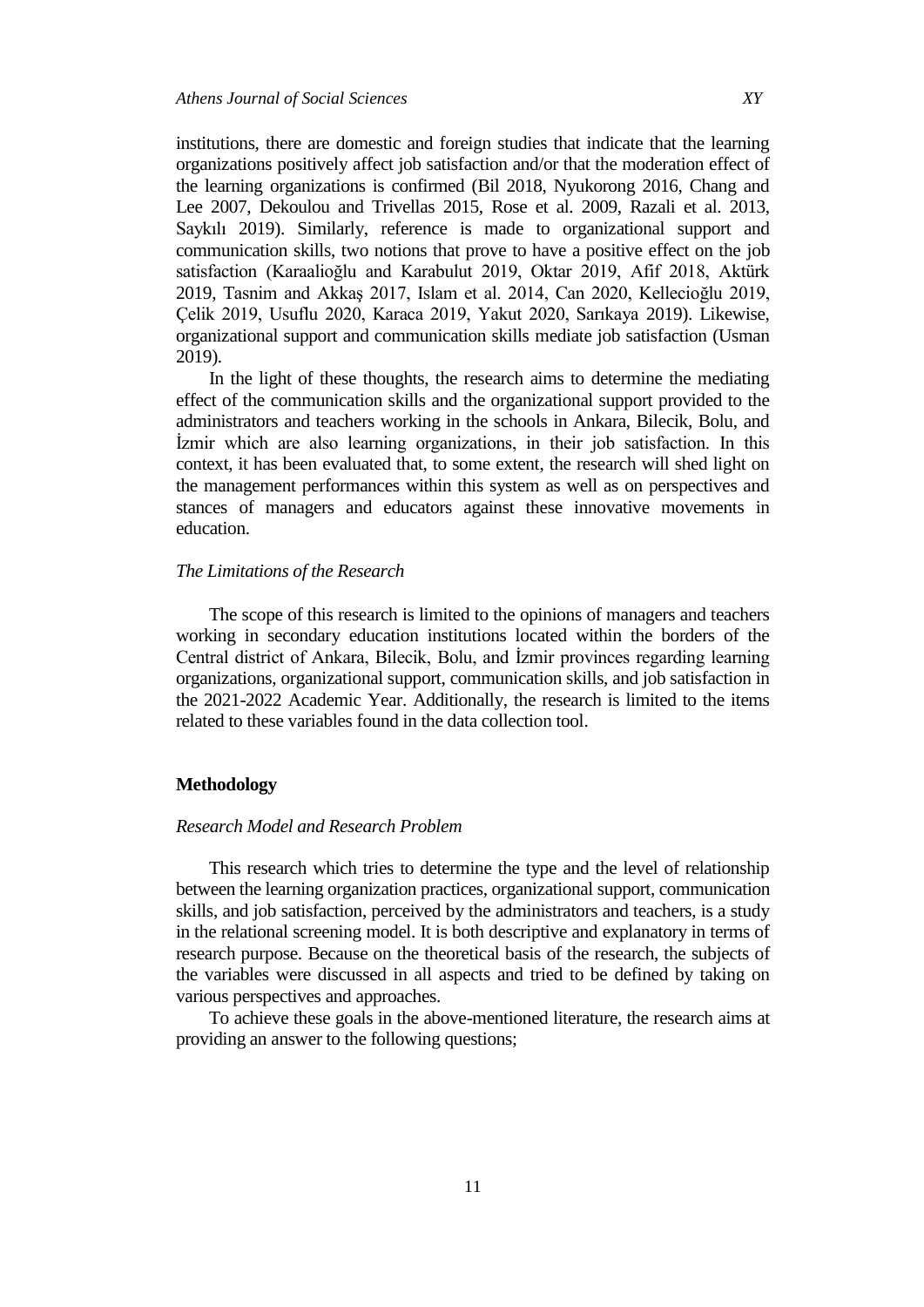- Is there a statistically significant relationship between the learning organization practices and job satisfaction perceptions of the administrators and teachers working in the schools?
- Do the communication skills and the organizational support provided to them have a mediating effect on their job satisfaction?

## *Research Group*

In the selection of the administrators and teachers participating in the research, a sampling method was used, which the researcher was able to access at that moment so as to conduct his research and included the participants in his research on volunteering criteria (Cohen et al. 2007, Wallen and Fraenkel 2001). The sampling method used in this research is the purposeful sampling method because every administrator and teacher who volunteers are included in the sample until they reach the sample volume (Ural and Kılıç 2005, p. 39).

| <b>Demographic Information</b> | <b>Frequency</b> | <b>Percent</b>    | <b>Valid</b>      | <b>Commutative</b> |
|--------------------------------|------------------|-------------------|-------------------|--------------------|
|                                |                  |                   | <b>Percent</b>    | <b>Percent</b>     |
| <b>Statute</b>                 |                  |                   |                   |                    |
| Administrator                  | 45               | 45.0              | 45.0              | 45.0               |
| Teacher                        | 55               | 55.0              | 55.0              | 100.0              |
| Total                          | 100              | 100.0             | 100.0             |                    |
| Place of duty                  |                  |                   |                   |                    |
| Public school                  | 60               | 60.0              | 60.0              | 60.0               |
| Private school                 | 40               | 40.0              | 40.0              | 100.0              |
| Total                          | 100              | 100.0             | 100.0             |                    |
| <b>Educational background</b>  |                  |                   |                   |                    |
| Graduate                       | 56               | 56.0              | 56.0              | 56.0               |
| Postgraduate                   | 44               | 44.0              | 44.0              | 100.0              |
| Total                          | 100              | 100.0             | 100.0             |                    |
| Service period                 |                  |                   |                   |                    |
| 5 years and less               | 5                | 5.0               | 5.0               | 5.0                |
| 6-10 years                     | 20               | 20.0              | 20.0              | 25.0               |
| $11-15$ years                  | 15               | 15.0              | 15.0              | 40.0               |
| $16-20$ years                  | 20               | 20.0              | 20.0              | 60.0               |
| 21 years and over              | 40               | 40                | 40.0              | 100.0              |
| Total                          | 100              | 100.0             | 100.0             |                    |
| Age                            |                  |                   |                   |                    |
| 30 and less                    | 20               | 20.0              | 20.0              | 20.0               |
| 31-40                          | 35               | 35.0              | 35.0              | 55.0               |
| $41 - 50$                      | 15               | 15.0              | 15.0              | 70.0               |
| 51 and over                    | $\overline{30}$  | $\overline{30.0}$ | $\overline{30.0}$ | 100.0              |
| Total                          | 100              | 100.0             | 100.0             |                    |
| Gender                         |                  |                   |                   |                    |
| Women                          | 15               | 15.0              | 15.0              | 15.0               |
| Man                            | 85               | 85.0              | 85.0              | 100.0              |
| Total                          | 100              | 100.0             | 100.0             |                    |

**Table 1.** *Demographic Information of the Participants* 

The research relying on this method was carried out in teaching institutions in Ankara, Bilecik, Bolu, and İzmir. The participants of the research are 300 administrators and teachers and it is obviously seen that this number is suitable for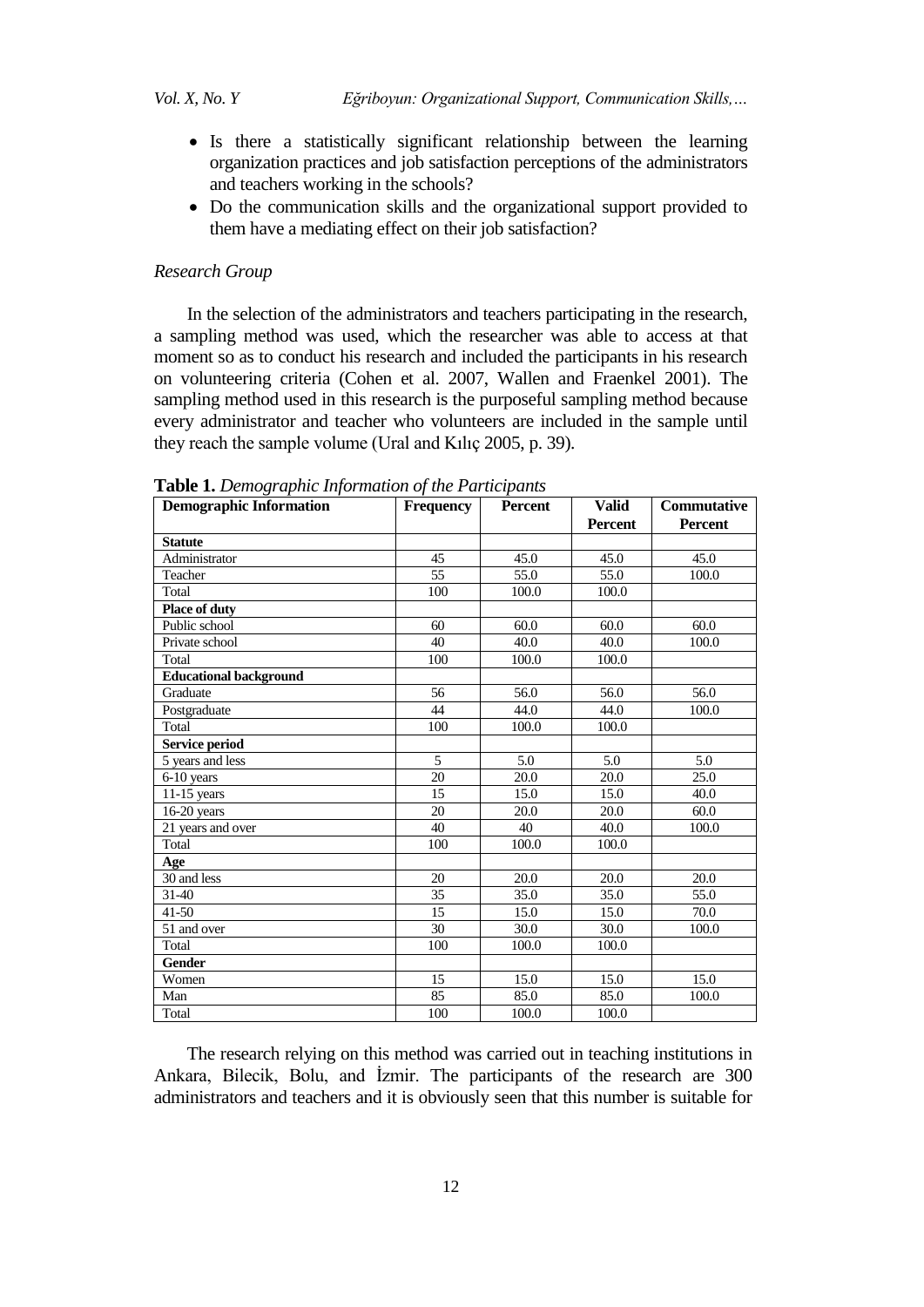the purpose of research and statistical analysis. The demographic information of the participants who made up the research group is given in Table 1.

In this research, it was not necessary to examine the opinions of administrators and teachers separately on the variables, and, in general, the opinions of educators about the subject are kept at the forefront.

## *Data Collection Method and Tools*

In the research, the data were collected from administrators and teachers via a scale. In this process, research questions were examined in the first stage by interviewing the experts to evaluate the structure, content, and application validity of the questionnaire; in the next stage, the statistical analysis method was found suitable to test these questions and the data collection tool (DCT) by the means of the scales that were previously applied in Turkey and ensured their validity and reliability.

In the research, the reliability analysis (the Construct Validity by Using Consistency Criteria) was rechecked to see if the reliability of the factors in itself was appropriate. In this context, the Squared Multiple Correlation and Corrected Item Total Correlation values were also examined. The research was based on a value of 0.30 for both values and sub-values.

To check the validity of the scales, the item analyses were firstly performed and Cronbach alpha reliability coefficients were examined during the testing of the structural validity. In the factor analysis, the Varimax rotation method was used because it made the variables loaded on one factor more pronounced and minimized the correlation of one factor with other factors. The value of 0.30 was based on examining the statistics on common variances (communalities) in the research, The items loaded with values related to the factor load below 0.30 have been eliminated. This has shown that the items contribute significantly to measuring the dimensions they are related to.

It was also evaluated that the scales used had the content validity of the data collection tool by the researcher and a faculty member with expertise in education management because explanatory factor analysis (EFA) and confirmatory factor analysis (CFA) were carried out by researchers who developed the scale or adapted it to Turkish, their validity and reliability were tested, and did not encounter any problems with their content and clarity.

## The Learning Organization Dimensions Survey (LODS)

The LODS used in this research was compiled from the adaptation that is made by Yang et al. (2004) of the "Dimensions of the Learning Organization Questionnaire (DLOQ)" which is used in the researches of Marsick and Watkins (2003) and Yang (2004). There are 21 items created to measure the dimensions of learning at the individual level, the team level, and the organizational level, in scale. The reliability and validity analysis of the scale was carried out by Marsick and Watkins (1997) ( $\alpha = 0.83$  to 0.91) and was used in many types of research in different sectors across Turkey.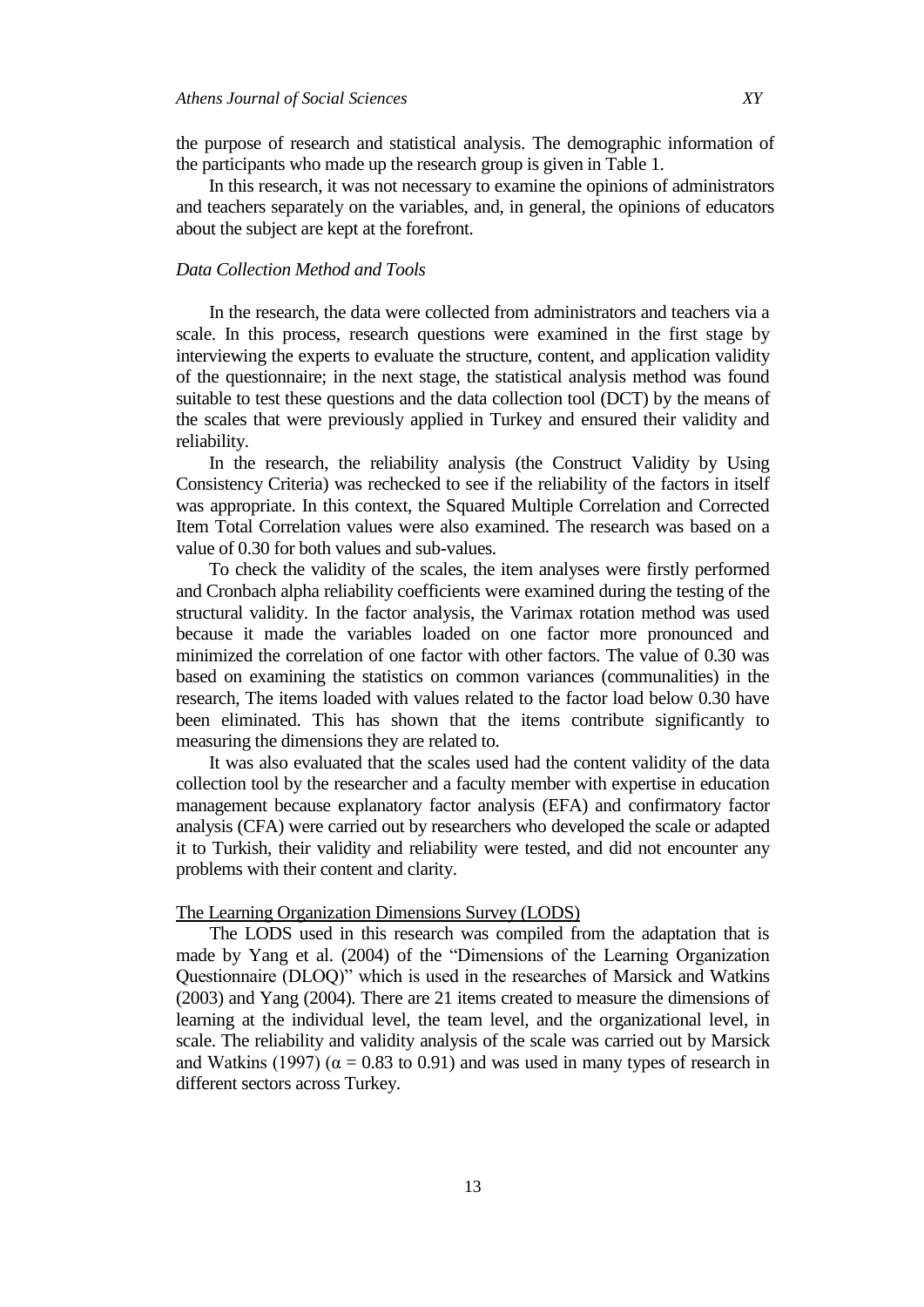It was reported that the results of the confirmatory factor analysis of the specified scale were acceptable ( $\alpha = 0.95$ ) by using a study conducted in Korea by Song et al. (2009). However, according to the results of the confirmatory factor analysis of the scale used by Avcı and Kucukusta (2009) in the tourism sector, the compliance values were found to be acceptable ( $\alpha = 0.934$ ). In their research, Basim et al. (2007) found the reliability values of the scale dimensions between  $\alpha$ = 0.84 to 0.92.

The scale which was prepared in 5 Likert types in the previous studies in Turkey, was used with a Likert type rating of 5 in this research. The expression in the rating is " $1 = I$  strongly disagree", " $2 = I$  do not agree", " $3 = I$  am undecided", "4= I agree" and "5= I completely agree".

#### The Organizational Support Scale (OSC)

To determine the perceptions of the organizational support of the administrators and teachers, the OSC developed by Eisenberger et al. (1986) and adapted to Turkish by Akın (2008) is used. The reliability, descriptive factor analysis, and validity tests of the measuring instrument are done by Eisenberger et al. (1986) and the internal coefficient of consistency (Cronbach Alpha) was calculated as  $\alpha$ =0.97. This value indicates that the measuring instrument has a high degree of reliability.

The OSC is a 36-point measuring tool consisting of a single dimension. However, this measuring tool can also be used in the form of a 16-point short form selected from the items on the scale by researchers who developed the scale. In this research, its short form was used. The measuring tool has a 7-type Likert rating of 1 (I disagree at all), 2 (I disagree), 3 (I usually disagree), 4 (I am undecided), 5 (I usually agree), 6 (I agree), and 7 (I totally agree).

#### The Communication Skills Inventory (CSI)

The communication skills of administrators and teachers were measured on a three-dimensional scale of 45 items developed by Ersanlı and Balcı (1998). Each of the cognitive (mental), emotional and behavioural communication skills on the scale contains 15 items. The intrinsic consistency coefficient of the original scale is  $α=0.720$ .

By the 5 Likert Evaluation Scale for the average scores and rating when interpreting the analyses obtained from the measuring instrument in the research 1 is interpreted as "Never", 2 "Rarely", 3 "Sometimes", 4 "Often" and 5 "Always".

## The Job Satisfaction Scale (JSS)

The Minnesota Satisfaction Scale (Minnesota Satisfaction Questionnaire-MSQ) which is used to determine the perceptions of the job satisfaction of administrators and teachers was first translated into Turkish by Gökçora and Gökçora (1985; as cited in Akdoğan 2002). The reliability, descriptive factor analysis, and validity tests of the measuring instrument were conducted by Weiss, Dawis, England, and Lofquist in 1967. The internal coefficient of the consistency of the scale (Cronbach Alpha) was found to be  $\alpha = 0.869$  in Akdoğan's study. This value indicates that the measuring tool is highly reliable and can be used for the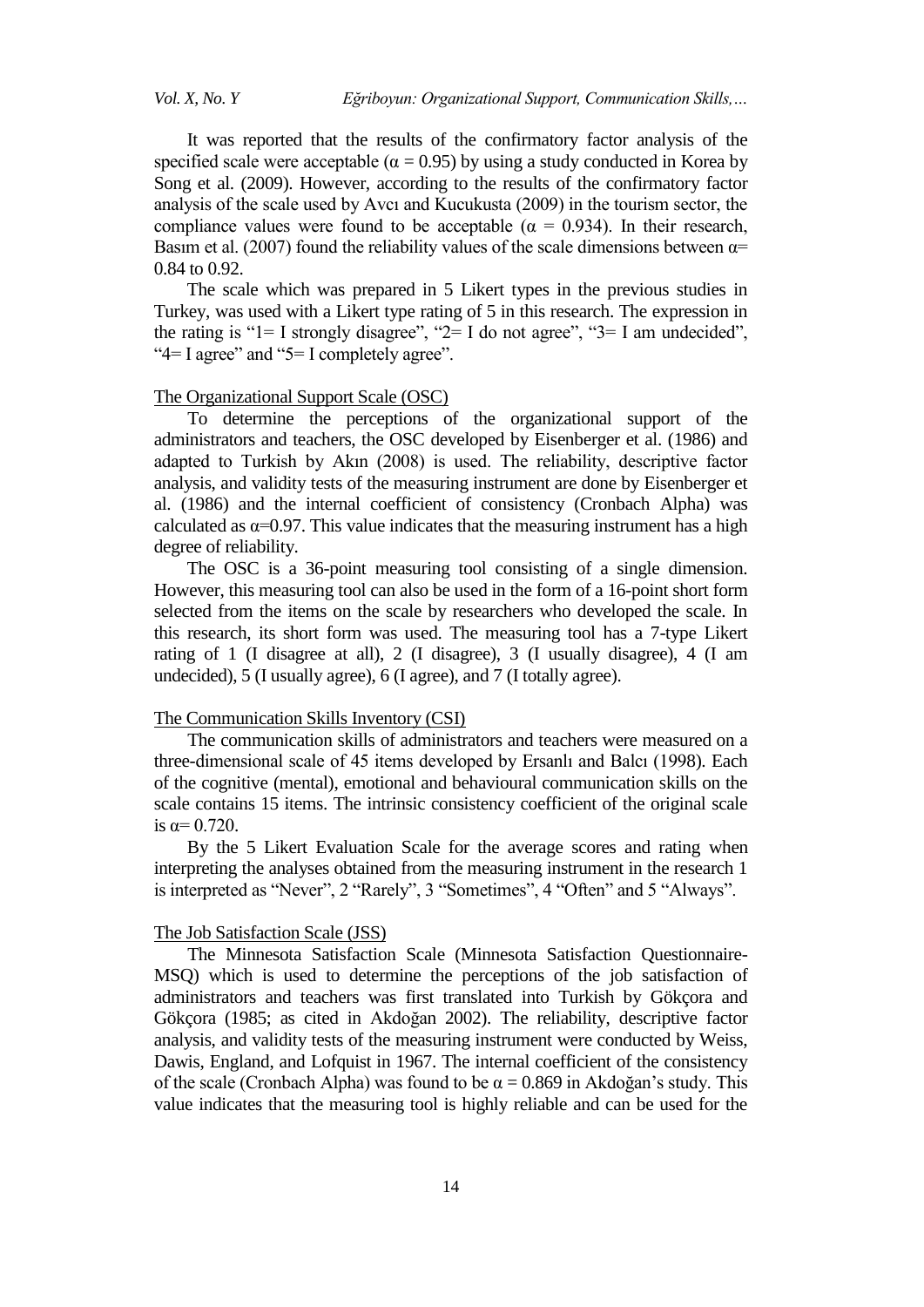research. The explanation of the concepts of intrinsic and extrinsic satisfaction here is based on Herzberg's Binary Factor Theory, one of the most important theories developed on job satisfaction.

The JSS is a 20-point measurement tool consisting of two sub-dimensions, intrinsic factors, and extrinsic factors. From the sum of the scores obtained from these two factors, the job satisfaction score is reached (Weiss et al. 1967, Vocational Psychology Research Center 2007). The JSS has a 5-type Likert rating of 1 (I am not satisfied at all), 2 (I am not satisfied), 3 (I am undecided), 4 (I am satisfied), and 5 (I am very satisfied).

All statistical analyses carried out in the research were realized with 0.95 reliability. The findings obtained as a result of the analysis were interpreted by converting them into Tables for the research and the questions it seeks answers to. In the research, the analysis (descriptive statistical results) obtained from all four measurement instruments were interpreted and the class range method was used by the Likert rating scale for the average scores and rating. After the data collection tool was implemented and collected, all analyses were carried out on the number of 300 data collection tools considered valid. The research includes the responses of the administrators and teachers to the items on the scale within the scope of the basic descriptive analyses. When analyzing the data collected for purposes of the research, the SPSS statistics program is used.

## *The Validity and Reliability of the Scale*

In this experimentation, Cronbach Alpha values are used for reliability, the corrected item-total correlations are analyzed, and the distinctiveness of each item is examined by estimating the results of the research. During the analysis, the research questions are examined in the first stage by interviewing the experts to evaluate the structure, content, and application validity of the questionnaire; similarly, the statistical analysis method and data collecting tool suitable for the method are found to test these questions, in the next stage. Due to the reception of the expert's opinions and recommendations in the subject field regarding the scale items and the lack of any problems with the content and comprehensibility of the scale, it has been evaluated that the measuring instruments have content validity.

The research was started with the reliability analysis (Construct Validityby Using Consistency Criteria). The Cronbach-Alpha coefficients were calculated when applying the reliability analysis. This analysis was applied to test the reliability of the factors within themselves. In the next stage, the squared multiple correlations and the correlation of the corrected item totals were also examined. In the research, the sub-values were based on 0.30 for both values and the inappropriate items were deleted.

Subsequently, the Varimax rotational factor analysis was performed, the statistics on the variances (communalities) were examined, the inappropriate items were deleted, the scales were finalized and the reliability analysis was repeated. The internal coefficient of the consistency of the Learning Organization Dimensions Survey (LODS) was calculated as  $\alpha = 0.930$ , the Organizational Support Scale (OSC) as *α* = 0.910, the Communication Skills Inventory (CSI) as *α*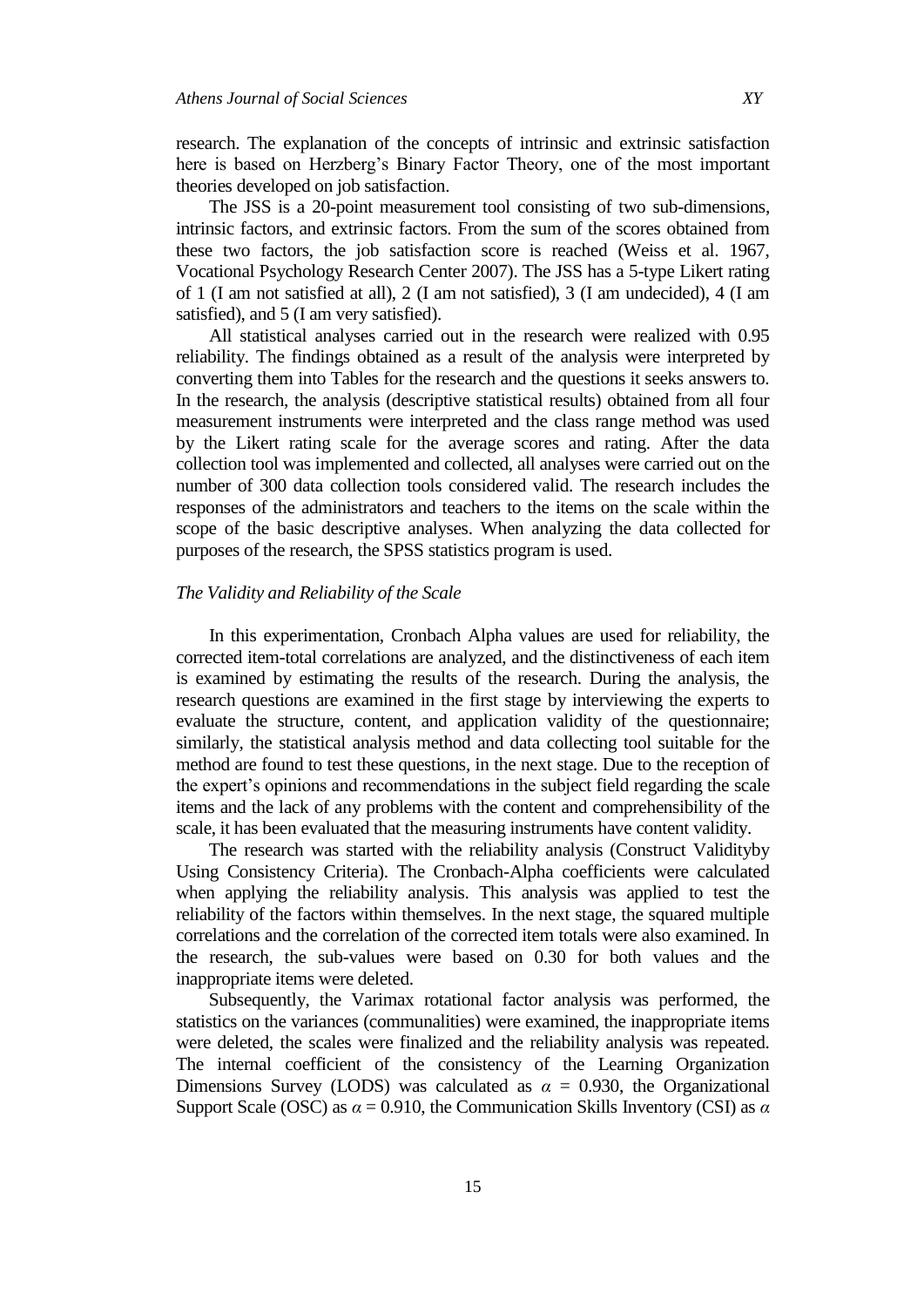$= 0.900$ , and the internal coefficient of the consistency of the items measuring the Job Satisfaction Scale (JSS) was calculated as  $\alpha = 0.0840$ .

As a result of the evaluations done within this scope, below are the factor structures obtained for each scale and the Cronbach-Alpha internal coefficients of the consistency. As a result of the Varimax rotational factor analysis, it was observed that three factors appeared in the relation to the Learning Organization Dimensions Survey (LODS). The first factor consists of four items, the second factor consists of two items and the third factor consists of seven items. When the factor matrices related to the LODS resulting from the rotation process are examined, the variables and factor loads in the factors are given in Table 2.

| <b>Factors</b>                                               | <b>Related</b>   | <b>Factor Loads</b> | <b>Factor Loads</b> | <b>Factor</b> |
|--------------------------------------------------------------|------------------|---------------------|---------------------|---------------|
|                                                              | <b>Values</b>    |                     |                     | Loads         |
|                                                              | lo1              | 0.784               |                     |               |
| <b>Factor 1:</b>                                             | $\log 4$         | 0.866               |                     |               |
| <b>Individual Level</b>                                      | $\log 5$         | 0.764               |                     |               |
|                                                              | $\log 6$         | 0.731               |                     |               |
| Total variance explained: 23.554%; Initial Eigenvalue: 1.508 |                  |                     |                     |               |
| <b>Factor 2:</b>                                             | lo 7             |                     | 0.809               |               |
| Learning as                                                  | $\log 8$         |                     | 0.845               |               |
| Team                                                         |                  |                     |                     |               |
| Total variance explained: 14.347%; Initial Eigenvalue: 0.894 |                  |                     |                     |               |
|                                                              | 1010             |                     |                     | 0.654         |
|                                                              | 10 <sub>12</sub> |                     |                     | 0.709         |
| <b>Factor 3:</b>                                             | 1015             |                     |                     | 0.727         |
| Organizational                                               | lo 16            |                     |                     | 0.775         |
| Level                                                        | lo 18            |                     |                     | 0.806         |
|                                                              | lo 19            |                     |                     | 0.867         |
|                                                              | $\log 23$        |                     |                     | 0.819         |

**Table 2.** *Learning Organization Dimensions Survey and Factor Loads*

Total variance explained: 35.356%; Initial Eigenvalue: 7.121

The Organizational Support Scale (OSC) is evaluated with 14 articles under one factor. When the factor matrice related to the OSC resulting from the rotation process is examined, the variable and factor loads in the factor are given in Table 3.

As a result of the Varimax rotational factor analysis, it was observed that two factors appeared in relation to the Communication Skills Inventory (CSI). The first factor consists of 11 items, the second factor consists of six items. When the factor matrices related to the CSI resulting from the rotation process are examined, the variables and factor loads in the factors are given in Table 4.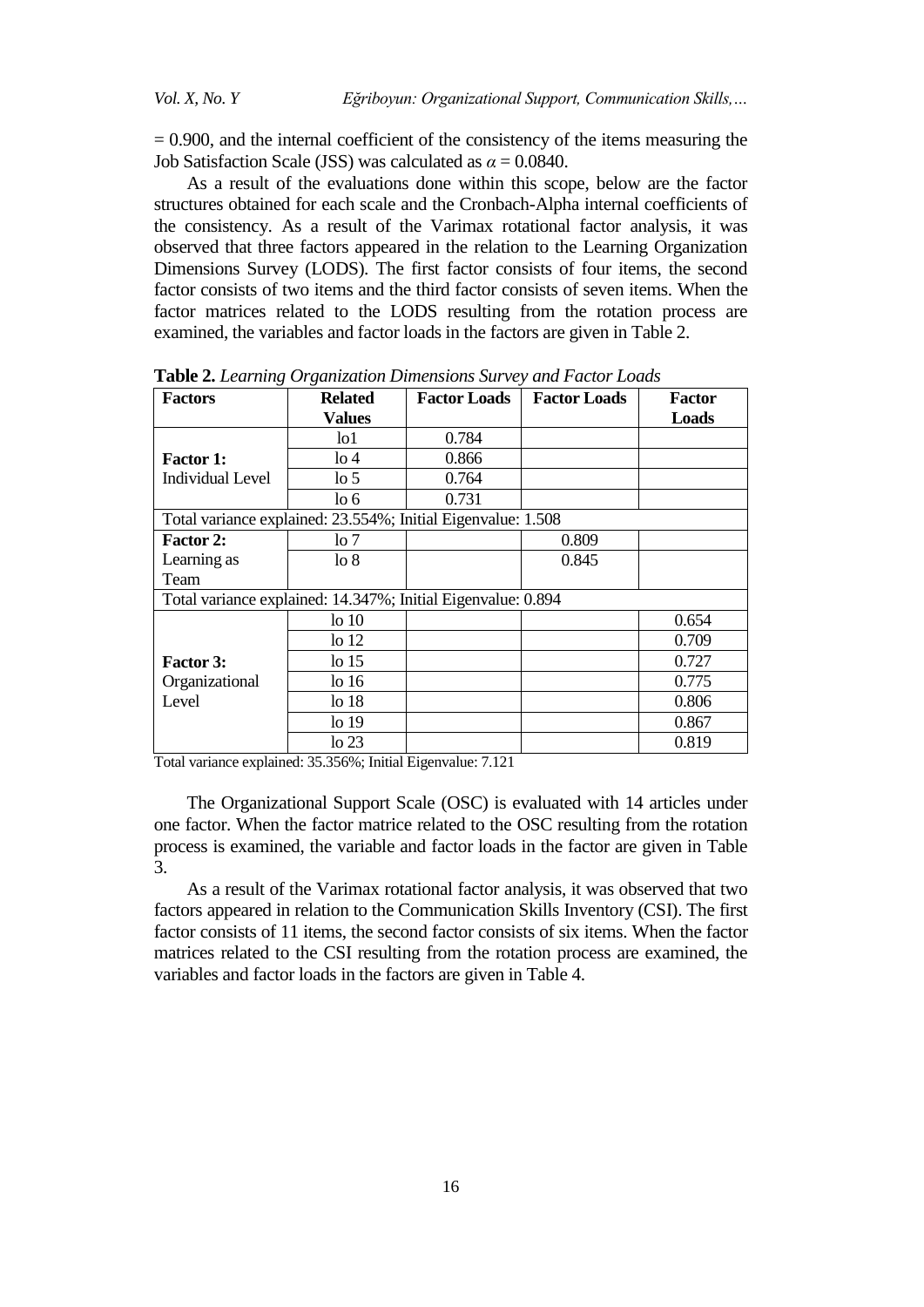| <b>Factors</b>                | <b>Related Values</b> | <b>Factor Loads</b> |
|-------------------------------|-----------------------|---------------------|
|                               | os 1                  | 0.670               |
|                               | os 2                  | 0.610               |
|                               | $\cos 3$              | 0.769               |
|                               | $\cos 5$              | 0.755               |
|                               | os 6                  | 0.758               |
|                               | os 7                  | 0.657               |
| <b>Factor 1:</b>              | os 8                  | 0.629               |
| <b>Organizational Support</b> | os 9                  | 0.752               |
|                               | $\cos 10$             | 0.656               |
|                               | $\cos 11$             | 0.553               |
|                               | $\cos 12$             | 0.735               |
|                               | $\cos 13$             | 0.719               |
|                               | $\cos 14$             | 0.677               |
|                               | $\cos 15$             | 0.629               |

**Table 3.** *Organizational Support and Factor Loads*

Total variance explained: 47.116%; Initial Eigenvalue: 6.596

**Table 4.** *Communication Skills and Factor Loads*

| <b>Factors</b>                                         | <b>Related Values</b>                                         | <b>Factor Loads</b> | <b>Factor Loads</b> |
|--------------------------------------------------------|---------------------------------------------------------------|---------------------|---------------------|
|                                                        | cs <sub>1</sub>                                               | 0.749               |                     |
|                                                        | cs2                                                           | 0.712               |                     |
|                                                        | cs6                                                           | 0.823               |                     |
|                                                        | cs <sub>7</sub>                                               | 0.859               |                     |
| <b>Factor 1:</b>                                       | cs <sub>11</sub>                                              | $-0.647$            |                     |
| Cognitive-<br>Emotional                                | cs <sub>12</sub>                                              | 0.748               |                     |
| Communication                                          | cs <sub>17</sub>                                              | 0.870               |                     |
|                                                        | cs <sub>18</sub>                                              | 0.714               |                     |
|                                                        | cs20                                                          | 838                 |                     |
|                                                        | cs21                                                          | 751                 |                     |
|                                                        | cs 22                                                         | 0.818               |                     |
|                                                        | Total variance explained: 45.195%; Initial Eigenvalue: 11.214 |                     |                     |
|                                                        | cs <sub>32</sub>                                              |                     | $-0.822$            |
|                                                        | cs <sub>36</sub>                                              |                     | 0.814               |
| <b>Factor 2:</b><br><b>Behavioral</b><br>Communication | cs <sub>37</sub>                                              |                     | $-0.588$            |
|                                                        | cs <sub>38</sub>                                              |                     | 0.735               |
|                                                        | cs40                                                          |                     | 0.831               |
|                                                        | cs44                                                          |                     | 0.763               |

Total variance explained: 29.993%; Initial Eigenvalue: 1.568

As a result of the Varimax rotational factor analysis, it was observed that two factors appeared in relation to the Job Satisfaction Scale (JSS). The first factor consists of seven items, the second factor consists of three items. When the factor matrices related to the JSS resulting from the rotation process are examined, the variables and factor loads in the factors are given in Table 5.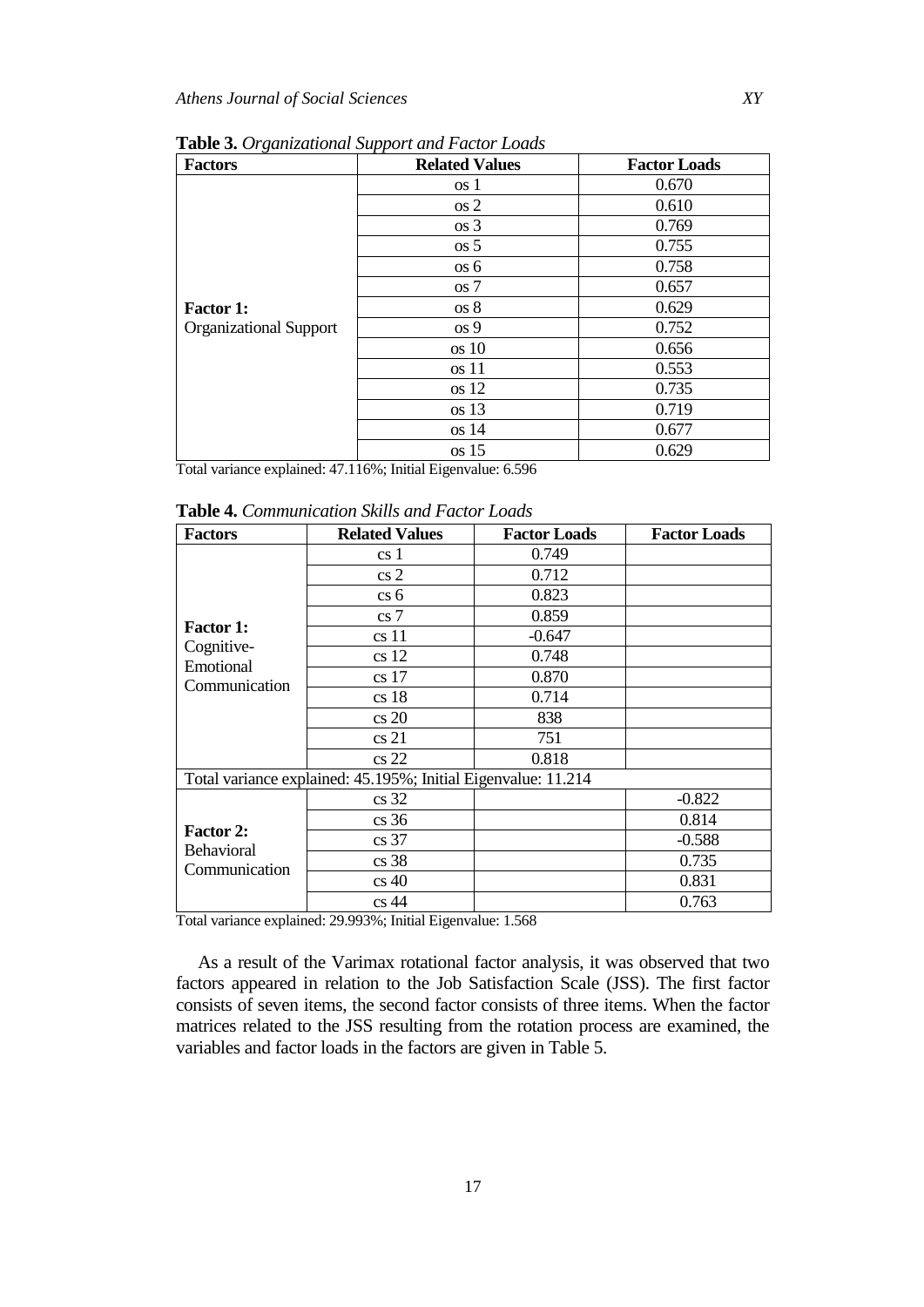| <b>Factors</b>                                               | <b>Related Values</b> | <b>Factor Loads</b> | <b>Factor Loads</b> |  |  |
|--------------------------------------------------------------|-----------------------|---------------------|---------------------|--|--|
|                                                              | js 1                  | 0.503               |                     |  |  |
|                                                              | is <sub>3</sub>       | 0.563               |                     |  |  |
| <b>Factor 1:</b>                                             | js 4                  | 0.607               |                     |  |  |
| Intrinsic                                                    | is 7                  | 0.445               |                     |  |  |
| Satisfaction                                                 | is 9                  | 0.747               |                     |  |  |
|                                                              | is 10                 | 0.748               |                     |  |  |
|                                                              | is 11                 | 0.714               |                     |  |  |
| Total variance explained: 28.458%; Initial Eigenvalue: 4.151 |                       |                     |                     |  |  |
| <b>Factor 2:</b>                                             | is <sub>15</sub>      |                     | 0.796               |  |  |
| Extrinsic                                                    | is <sub>17</sub>      |                     | 0.773               |  |  |
| Satisfaction                                                 | is <sub>19</sub>      |                     | 0.763               |  |  |

**Table 5.** *Job Satisfaction and Factor Loads*

Total variance explained: 25.132%: Initial Eigenvalue: 1.208

## **Results and Discussion**

In the first phase of the research, learning organization practices, organizational support, communication skills, job satisfaction perceptions of the administrators and teachers in schools, and the sub-dimensions of these variables are examined. According to the results in Table 6, learning organization practices were evaluated as "I agree" ( $M = 3.434$ ;  $S = 0.730$ ), the organizational support as "I usually agree" ( $M = 5.241$ ;  $S = 1.016$ ), the communication skills "Sometimes"  $(M = 3.297; S = 0.754)$ , and the job satisfaction perceptions "I am satisfied" ( $M =$ 4.025;  $S = 0.563$ ). It has been observed that the most perceived practice relates to the intrinsic job satisfaction of the job satisfaction "I am satisfied" ( $M = 4.157$ ;  $S =$ 0.560).

| <b>Variables</b>                          | N   | M     | S     |
|-------------------------------------------|-----|-------|-------|
| <b>Learning Organization Practices</b>    | 300 | 3.434 | 0.730 |
| <b>Individual Level Learning</b>          |     | 3.594 | 0.799 |
| Learning as Team                          |     | 3.540 | 0.826 |
| Organizational Level Learning             |     | 3.311 | 0.860 |
| <b>Organizational Support Perceptions</b> |     | 5.241 | 1.016 |
| <b>Communication Skills Perceptions</b>   |     | 3.297 | 0.754 |
| Cognitive-Emotional Communication         |     | 3.105 | 0.911 |
| <b>Behavioral Communication</b>           |     | 3.650 | 0.604 |
| <b>Job Satisfaction Perceptions</b>       |     | 4.025 | 0.563 |
| <b>Intrinsic Satisfaction</b>             |     | 4.157 | 0.560 |
| <b>Extrinsic Satisfaction</b>             |     | 3.540 | 0.826 |

**Table 6.** *Scores for the Practices of Variables*

This result is similar to those of other researchers, like Adonisi (2003), Akdoğan (2002), Billings et al. (2003), Eren (2000), and Feinstein and Vondrasek (2007). According to the results obtained, it can be seen that the perceptions of job satisfaction are perceived at a higher level by administrators and teachers. The ability of the administrators and teachers to use their skills more than the factors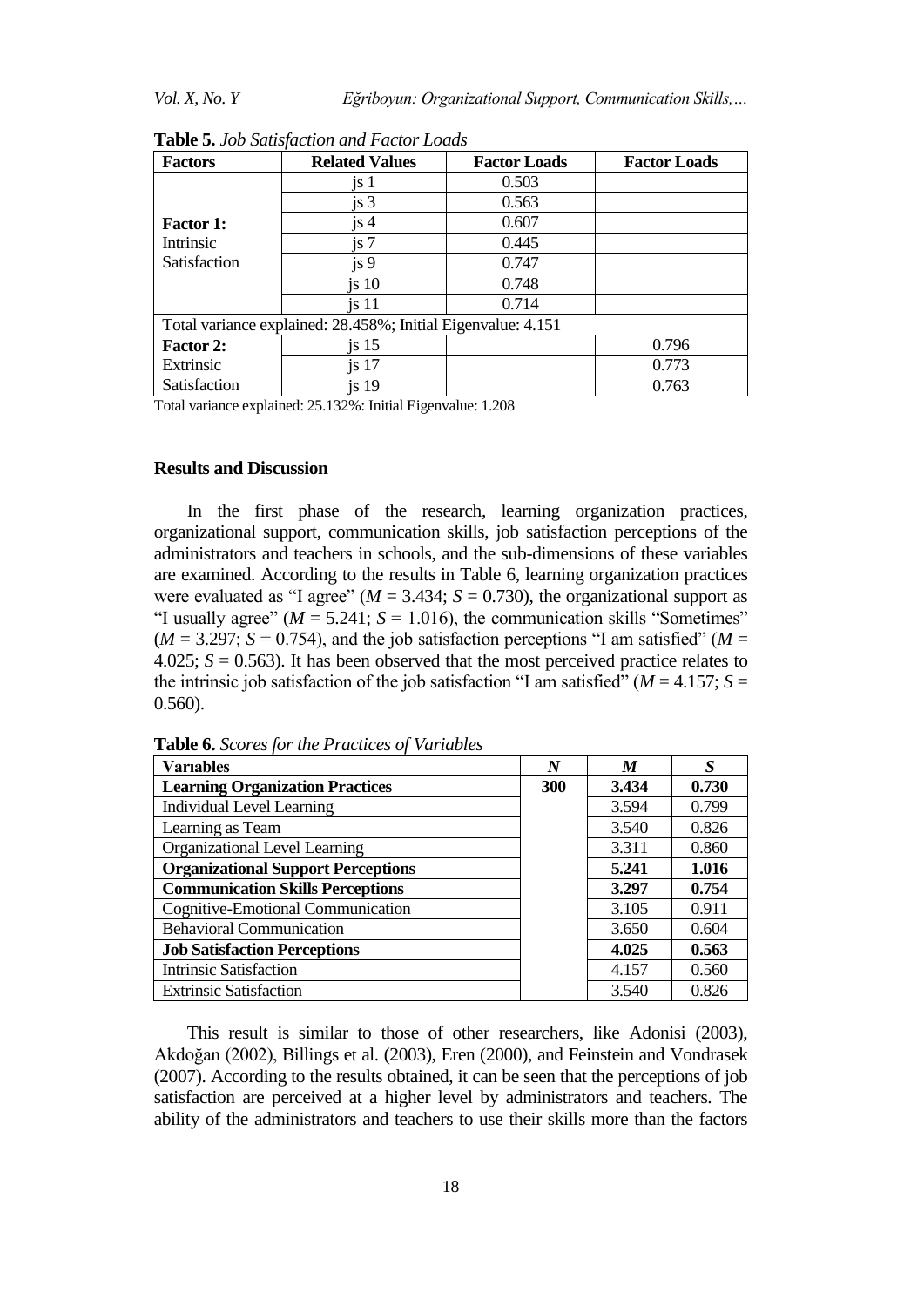evaluated, or to attach importance to values such effectiveness, success, authority, independence, moral values, responsibility, security, creativity, providing a social status, i.e., intrinsic factors, shows that they love their job, they are provided with the necessary satisfaction from their job and still respect ethical values.

In the second phase of the research, it was investigated whether there was a meaningful relationship in the learning organizations between the practices and perceptions of the LO-JS, LO-OS, OS-JS, LO-CS, and CS-JS because learning organization practices (LOP) are determined as independent, the job satisfaction (JSP) dependent variables, and the organizational support practices (OSP) and the communication skills practices (CSP) as mediating variables, in the model being investigated. The model of the research created in this context is shown in Figure 1.

**Figure 1.** *Research Model*



The One-Sample Kolmogorov-Smirnov normal distribution test was performed to determine the level and direction of the perceptions related to the research variables in this sub-problem. However, the normal distribution of the variables has not been detected. In this context, the Spearman Analysis was used in the calculations because the perceptions of all variables investigated according to the results did not match the normal distribution test  $(p<0.05)$ . Nonetheless, as a result of the Spearman simple correlation analysis, there was no significant correlation between the variables, the organization-level learning sub-dimension of the learning organization practices, and organizational support perceptions  $(r =$ 0.129,  $p = 0.026$  and  $p < 0.05$ ) (See Table 7).

|               | <b>VariableType</b> |   | <b>LOP</b> | CSP      | <b>OSP</b> | <b>JSP</b> |
|---------------|---------------------|---|------------|----------|------------|------------|
|               | <b>LOP</b>          | r | 1.000      | $-0.002$ | 0.097      | $-0.053$   |
|               |                     | p |            | 0.968    | 0.094      | 0.356      |
|               | CSP                 | r | $-0.002$   | 1.000    | $-0.022$   | 0.023      |
| Spearman'srho |                     | p | 0.968      |          | 0.707      | 692        |
|               | <b>OSP</b>          | r | 0.097      | $-0.022$ | 1.000      | 0.022      |
|               |                     | D | 0.094      | 0.707    |            | 0.698      |
|               | <b>JSP</b>          | r | $-0.053$   | 0.023    | 0.022      | 1.000      |
|               |                     | n | 0.356      | 0.692    | 0.698      |            |

**Table 7.** *Spearman Analysis Relating Variables*

For the mediation test (the indirect effect of the independent variable on the dependent variable through the mediating variable) to be carried out, the correlational and regressive relationship between all variables and certain conditions must be maintained. These conditions which are called the steps of Baron and Kenny (1986, p. 1176), are listed as follows;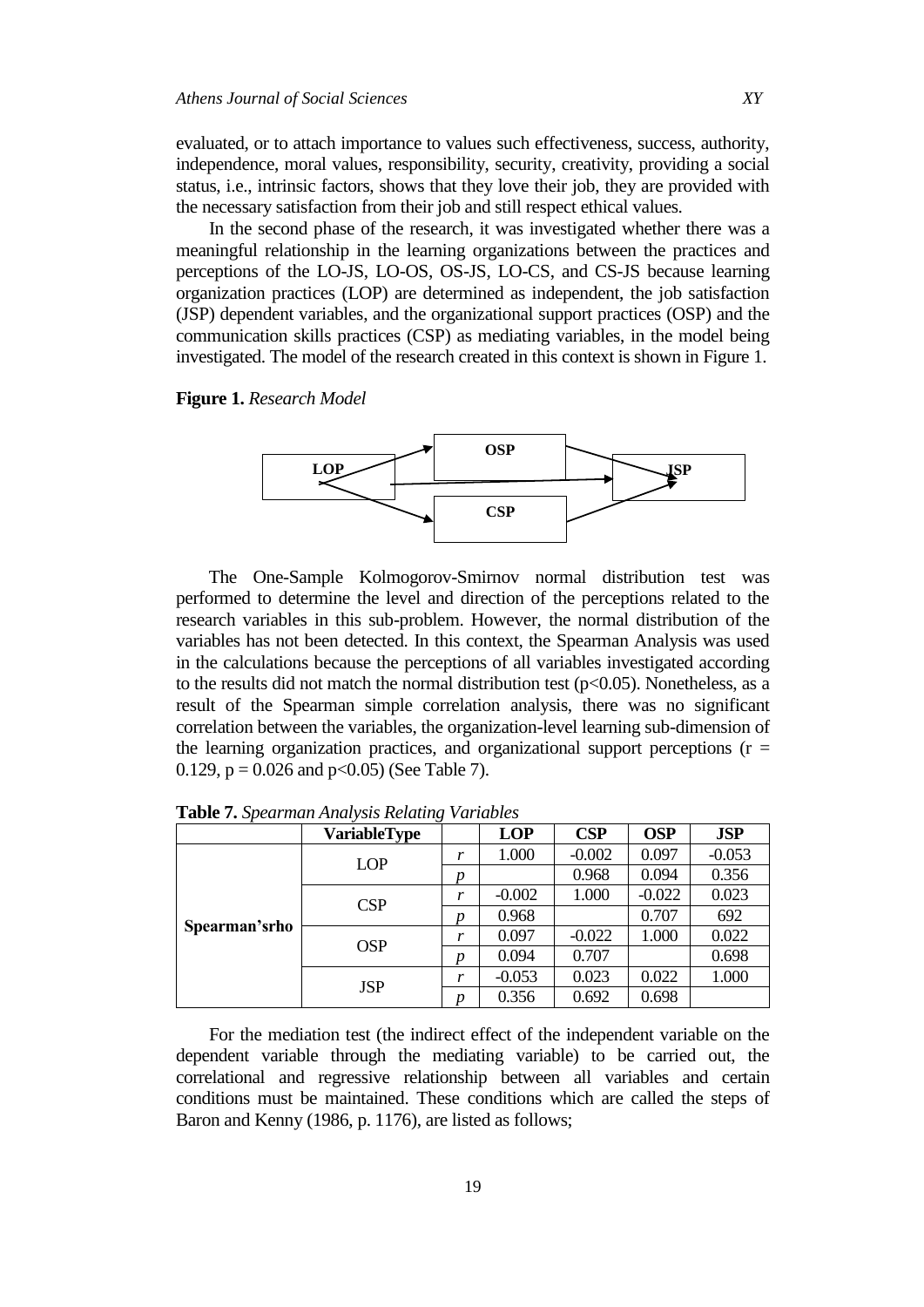- The independent variable must affect the mediating variable.
- The independent variable must affect the dependent variable.
- When the mediating variable is included in the regression analysis in the second stage, a relationship must also occur between the independent variable and the dependent variable.

Since these conditions specified in the research could not be met, the mediation test could not be performed. In this case, it was evaluated that the mediation effect of the organizational support practices and the communication skills could not be mentioned between the learning organization practices and the perceptions of the job satisfaction of the administrators and teachers working in the schools where the research was carried out.

## **Conclusions and Suggestions for Future Study**

In this section, the observations on the findings emerged as a result of the analysis of the data obtained by the data collection tool for the administrators and teachers working in schools. In sub-problems, the findings regarding the perceptions of the learning organizations, the organizational support, communication skills, and job satisfaction were interpreted in line with the perceptions of administrators and teachers. Subsequently, the failure to determine the mediating effect of the organizational support and communication skills on job satisfaction in the learning organizations were evaluated in line with the perceptions of the administrators and teachers of the bilateral relations between the organizational support, communication skills, and the level of job satisfaction, taking into account all the findings.

In this research, the obtained results in relation to job satisfaction support other achieved research findings in this field. For example, in many studies, the perceptions of job satisfaction are classified according to the obtained values and the order of importance, and first of all, the extrinsic job satisfaction perceptions are explained following the intrinsic job satisfaction. It can be said that intrinsic job satisfaction is an important and positive form of perception, especially for schools. It can be evaluated that the administrators and teachers who perceive intrinsic satisfaction more will also have positive feelings towards their schools, administrators, and colleagues. As Hughes (2006) points out, one of the best ways to make education strong is to improve the job satisfaction of the trainers.

According to the research, neither administrators nor teachers adequately perceived the organizational support provided to them and the communication in their working environment. It should not be incensed that these variables which are the basic elements of the learning organization, in particular, lead to many organizational behavioral deficiencies. This deficiency is already manifested in correlational relations.

The administrators and teachers in the learning organizations have high expectations both for themselves and for their institutions due to the equipment they have. Failure to meet these expectations causes dissatisfaction. At the same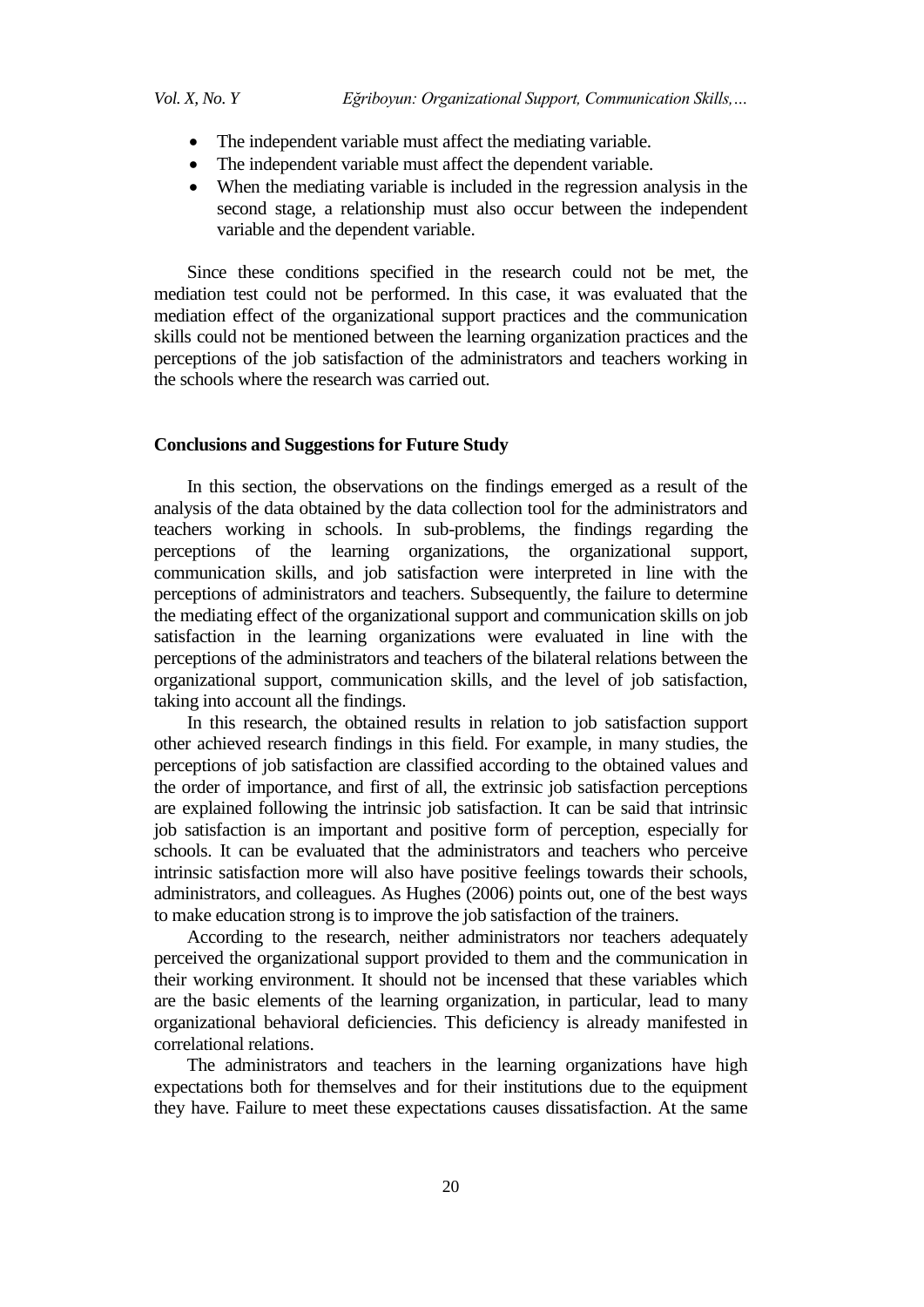time, the high knowledge and skills of the administrators and teachers in the learning organizations require that the managers should be more knowledgeable and qualified than teachers. If the administrators and teachers do not feel this, they will also consider the organizational support provided as inadequate.

The learning organizations are expected to have high communication skills due to their nature. However, excessive self-esteem and the drive to feel valued can give rise to a feeling of superiority between administrators and teachers. This can lead to communication problems. The results of the research also show that the least considered variable is communication skills. Organizational support is also not very appraised by administrators and teachers. This will affect the communication of employees who do not provide enough support because this motive is very important in the work environment. The communication of employees who cannot feel the necessary perception will only be as much as the work needs.

The concept of communication skills is also extremely important as far as job satisfaction is concerned. In cases where communication is inadequate, especially intrinsic satisfaction will be inadequate. This research proves that the communication problems are reflected in job satisfaction and, as it was proven, administrators and teachers could not perceive their communication skills adequately.

In the conducted research, it has been revealed that the concepts of organizational trust and organizational support are also important in raising the organizational commitment of managers and teachers. In addition, it is seen that organizational support perceptions are more effective in educational institutions. Considering that organizational support, communication skills, and job satisfaction are a hair's leg, in-service training programs should be used if necessary to further develop organizational learning practices.

## **References**

- Adonisi M (2003) *The relationship between corporate entrepreneurship, market orientation, organisational flexibility and job satisfaction.* Doctoral Thesis. Faculty of Economic and Management Sciences, University of Pretori.
- Afif AH (2018) The relationship between perceived organizational support with job satisfaction and organizational commitment at faculty members of universities. *Sleep and Hypnosis* 20(49): 290–293.
- Akdoğan E (2002) *Öğretim elemanlarının algıladıkları liderlik stilleri ile iş doyumu düzeyleri arasındaki ilişki.* (The relationship between the perceived leadership styles and the job satisfaction levels of the instructors). Master's Thesis. İstanbul: Marmara Üniversitesi Eğitim Bilimleri Enstitüsü.
- Akın M (2008) Örgütsel destek, sosyal destek ve iş/aile çatışmalarının yaşam tatmini üzerindeki etkileri. (The effects of organizational support, social support and work/family conflicts on life satisfaction). *Bozok Üniversitesi SBE Dergisi* 25(2): 141–170.
- Aktürk H (2019) *Algılanan örgütsel desteğin, çalışanların örgütsel bağlılığı ve iş tatmini üzerindeki etkisi: Türkiye'de ana akım medya çalışanları üzerinde uygulama.* (The impact of perceived organizational support on the organizational commitment and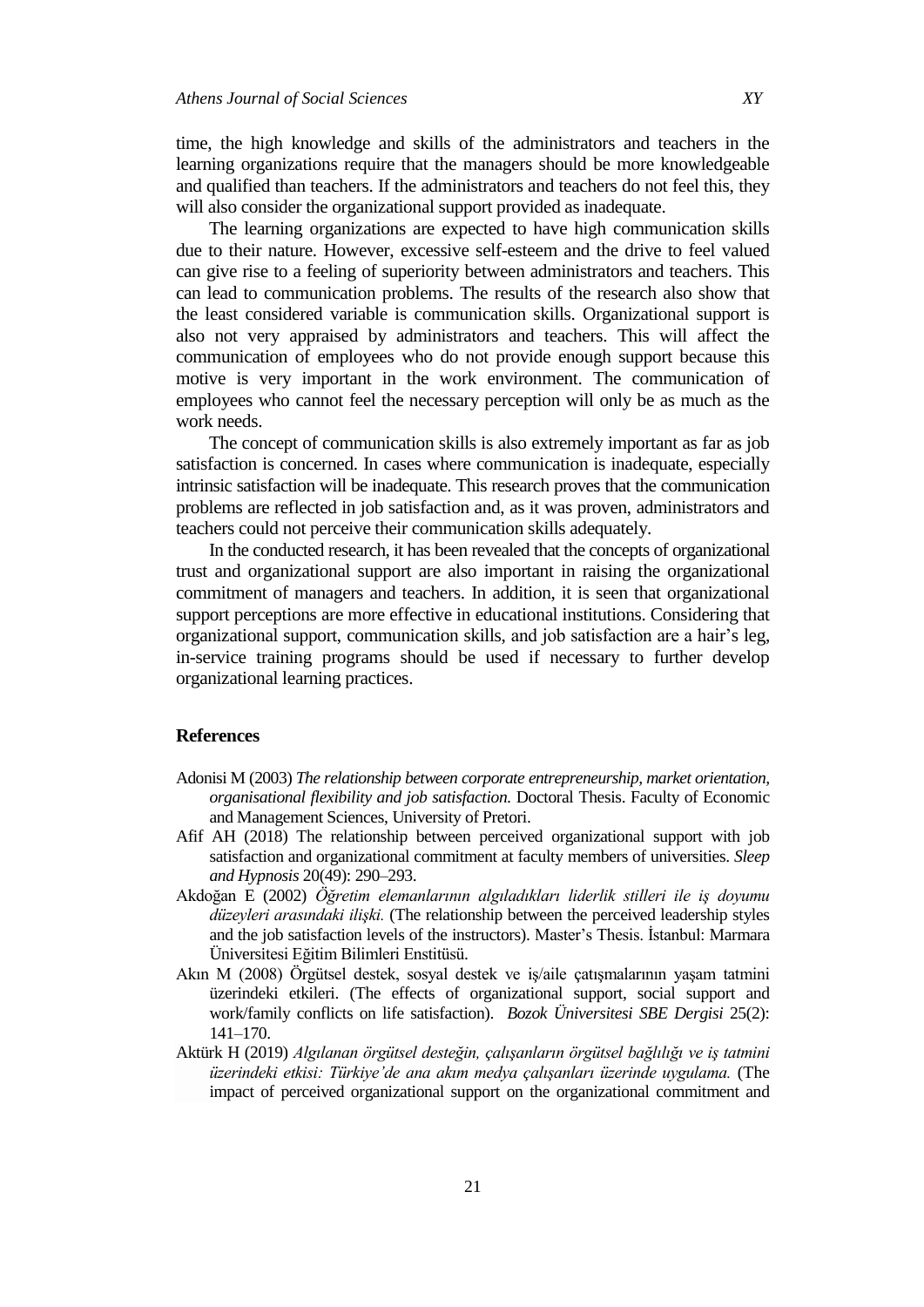job satisfaction of employees: Implementation on mainstream media employees in Turkey). Master's Thesis. Ankara: Hacettepe Üniversitesi Sosyal Bilimler Enstitüsü.

- American Speech-Language-Hearing Association (2021) *Consequences/Impact of cognitive-communication impairment.* Available at: http://www.asha.org/slp/cogniti ve-referral/.
- Ateş G (2005) *Yöneticilerin liderlik davranışlarının çalışanların iş tatmini üzerindeki etkileri.* (The effects of leadership behaviours of managers on employees' job satisfaction). Master's Thesis. Afyon: Dumlupınar Üniversitesi Sosyal Bilimler Enstitüsü.
- Avcı N, Küçükusta D (2009) Konaklama işletmelerinde örgütsel öğrenme, örgütsel bağlılık ve işten ayrılma eğilimi arasındaki ilişki. (The relationship between organizational learning, organizational commitment and decommissioning tendency in hospitality enterprises). *Anatolia: Turizm Araştırmaları Dergisi* 20(1): 33–44.
- Bakan İ, Büyükbeşe T (2004) Örgütsel iletişim ile iş tatmini unsurları arasındaki ilişkiler: akademik örgütler için bir alan araştırması (The relationships between organizational communication and job satisfaction elements: a field study for academic organizations). *Akdeniz İ.İ.B.F. Dergisi* 7: 1–30.
- Baltaş Z, Baltaş A (2002) *Bedenin dili.* (The language of the body). İstanbul: Remzi Kitapevi.
- Baron RM, Kenny DA (1986) The moderator-mediator variable distinction in social psychological research: conceptual, strategic and statistical considerations. *Journal of Personality and Social Psychology* 51(6): 1173–1182.
- Bartsch A, Hübner S (2005) Towards a theory of emotional communication. *Comparative Culture and Culture* 7(4): 1–8.
- Basım N, Şeşen H, Korkmazyürek H (2007) A Turkish translation, validity and reliability study of the learning organization questionnaire. *World Applied Sciences Journal* 2 (4): 368–374.
- Becerikli SY (2007) *Örgütlerde sosyo-drama kullanımı ve iş doyumu düzeyi arasındaki ilişki: ilkokul öğretmenleri üzerinde bir araştırma*. (The relationship between the use of socio-drama and the level of job satisfaction in organizations: a study on primary school teachers). Available at: http://www.sosyalbil.selcuk.edu.tr/sos\_mak/makale ler.pdf
- Berberoğlu G (2006) Örgütleme (Organizing). In C Koparal (ed.), *Yönetim Organizasyon.*  Eskişehir: Anadolu Üniversitesi Yayınları.
- Bil E (2018) *Ortaöğretim okullarının öğrenen örgüt, örgütsel güven ve iş doyumu düzeyleri arasındaki ilişki.* (The relationship between the levels of learning organization, organizational trust and job satisfaction of secondary schools). Doctoral Thesis. Ankara: Ankara Üniversitesi Eğitim Bilimleri Enstitüsü.
- Billings J, Johnson S, Bebbington P, Greaves A, Priebe S, Muijen M, et al. (2003) Assertive outreach teams in london: staff experiences and perceptions. *British Journal of Psychiatry* 183(2): 139–147.
- Can I (2020) *Psikiyatri hemşirelerinin iletişim becerileriyle iş doyumu ve iş stresi ilişkisinin incelenmesi.* (Examination of the relationship between communication skills of psychiatric nurses and work saturation and work stress). Master's Thesis. İstanbul: Yeditepe Üniversitesi Sağlık Bilimleri Enstitüsü.
- Can H, Akgün A, Kavuncubaşı Ş (2001) *Kamu ve özel kesimde insan kaynakları yönetimi.*  (Human resources management in the public and private sectors). 4th Edition. Ankara: Siyasal Kitabevi.
- Çelik S (2019) *İlkokul öğretmenlerinin algıladıkları yönetici iletişim becerileri ile öğretmenlerin motivasyonu iş doyumu arasındaki ilişki.* (Relationship between the perceived managerial communication skills, motivation and job satisfaction of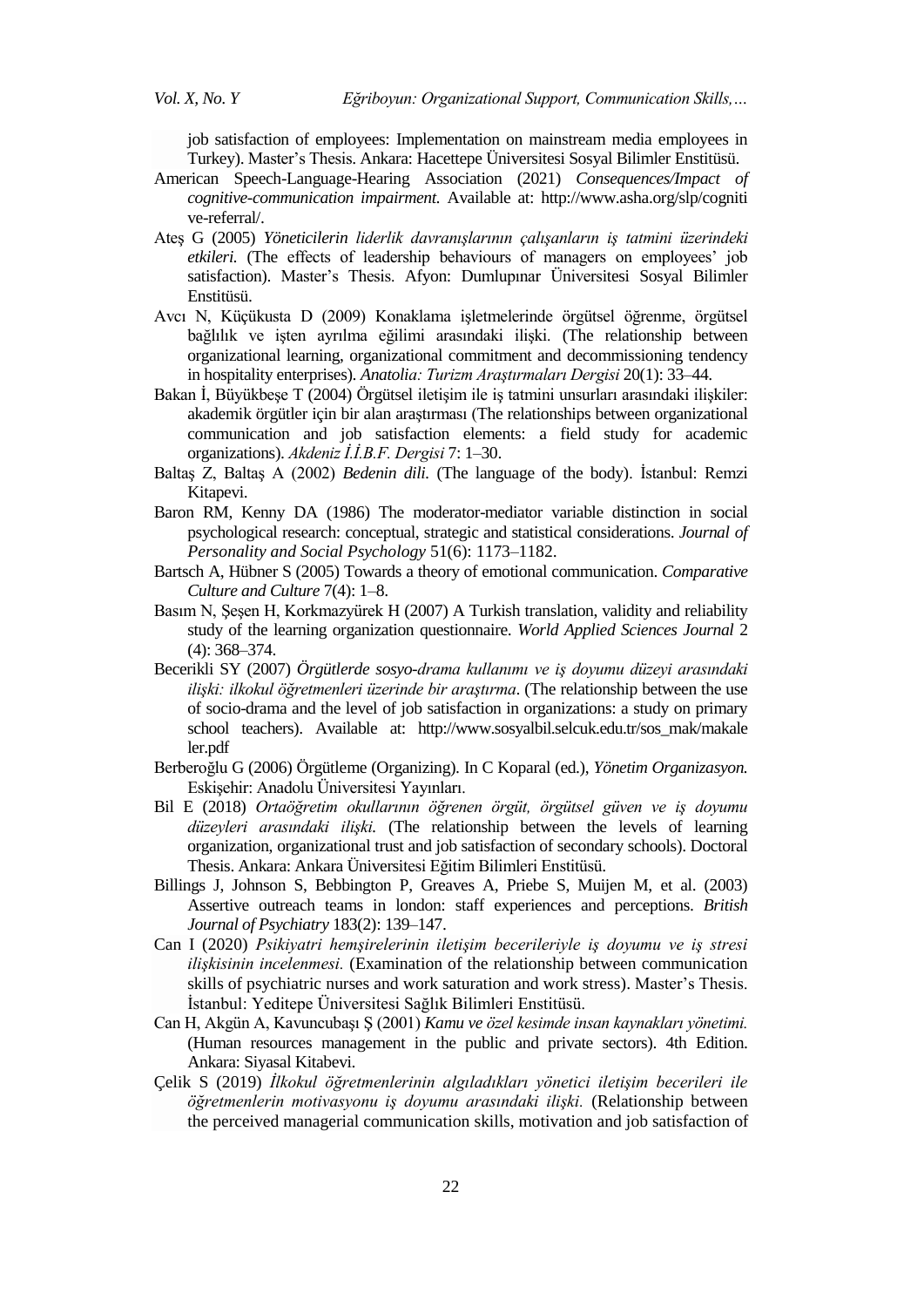primary school teachers). Master's Thesis, Kırşehir: Ahi Evran Üniversitesi Sosyal Bilimler Enstitüsü.

- Çelik V (1999) *Eğitimsel liderlik.* (Educational leadership). Ankara: Pegem A Yayıncılık.
- Ceylan A (1998) *Örgütsel davranışın bireysel boyutu, teori ve uygulama.* (The individual dimension of organizational behaviour, theory and practice). Gebze: GYTE Yayın No: 2.
- [Chang](https://www.emerald.com/insight/search?q=Su%E2%80%90Chao%20Chang) S, [Lee M](https://www.emerald.com/insight/search?q=Su%E2%80%90Chao%20Chang) (2007) A study on relationship among leadership, organizational culture, the operation of learning organization and employees' job satisfaction. *[The Learning](https://www.emerald.com/insight/publication/issn/0969-6474)  [Organization](https://www.emerald.com/insight/publication/issn/0969-6474)* 14(2): 155–185.
- Cohen L, Manion L, Morrison K (2007) *Research methods in education*. London: Routledge Falmer.
- Dekoulou P, Trivellas P (2015) Measuring the impact of learning organization on job satisfaction and individual performance in Greek advertising sector. *Procedia-Social and Behavioral Sciences* 175(Feb): 367–375.
- Demir K (2003) Örgütlerde iletişim yönetimi (Communication management in organization)*.* In C Elma, K Demir (eds)., *Yönetimde Çağdaş Yaklaşımlar Uygulamalar ve Sorunlar.* Ankara: Anı Yayıncılık.
- Efeoğlu İE (2006) *İş-aile yaşam çatışmasının iş stresi, iş doyumu ve örgütsel bağlılık üzerindeki etkileri.* (The effects of work-family life conflict on work stress, job satisfaction and organizational commitment). Doctoral Thesis. Adana: Çukurova Üniversitesi Sosyal Bilimleri Enstitüsü.
- Eisenberger R, Huntington R, Hutchison S, Sowa D (1986) Perceived organizational support. *Journal of Applied Psychology* 71(3): 500–507.
- Eren E (2000) *Ödüllendirmede yeni düşünce boyutları.* (New dimensions of thinking in rewarding). Nevşehir: 8'inci Yönetim Organizasyon Kongresi Bildiri Kitabı.
- Ersanlı S, Balcı S (1998) İletişim becerileri envanterinin geliştirilmesi: geçerlik ve güvenirlik çalışması. (Development of the ınventory of communication skills: a study of validity and reliability). *Türk Psikoloji ve Danışmanlık Dergisi* II(10): 7–12.
- Feinstein AH, Vondrasek D (2007) *A study of relationships between job satisfaction and organizational commitment among restaurant employees.* Available at: https://leahr. cqut.edu.cn/\_\_local/3/22/46/C2386A0302B29AC8174AD106BB2\_ABDF6345\_331 F5.pdf*.*
- Granvold DK (1994) *Cognitive and behavioral treatment: methods and applications.* Pacific Grove, CA: Brooks/Cole.
- Hughes VM (2006) *Teacher evaluation practices and teacher job satisfaction.* Doctoral Thesis. Faculty of the Graduate School, University of Missouri-Columbia.
- Islam T, Khan SR, Ahmad UNU, Ahmed İ (2014) Exploring the relationship between POS, OLC, job satisfaction and OCB. *Procedia-Social and Behavioral Sciences*  114(Feb): 164–169.
- Kaplan M (2010) *Otel işletmelerinde etiksel iklim ve örgütsel destek algılamalarının örgütsel bağlılık üzerindeki etkisi: Kapadokya örneği.* (The effect of ethical climate and organizational support perceptions on organizational commitment in hotel enterprises: the case of Cappadocia). Doctoral Thesis. Konya: Selçuk Üniversitesi Sosyal Bilimler Enstitüsü.
- Karaalioğlu ZF, Karabulut AT (2019) The mediating role of job satisfaction on the relationship between perceived organizational support and job performance. *Business& Management Studies* 7(2): 1022–1041.
- Karaca M (2019*) Okul öncesi öğretmenlerinin örgütsel destek algıları ile iş tatminlerinin incelenmesi.* (Examination of the perceptions of organizational support and job

23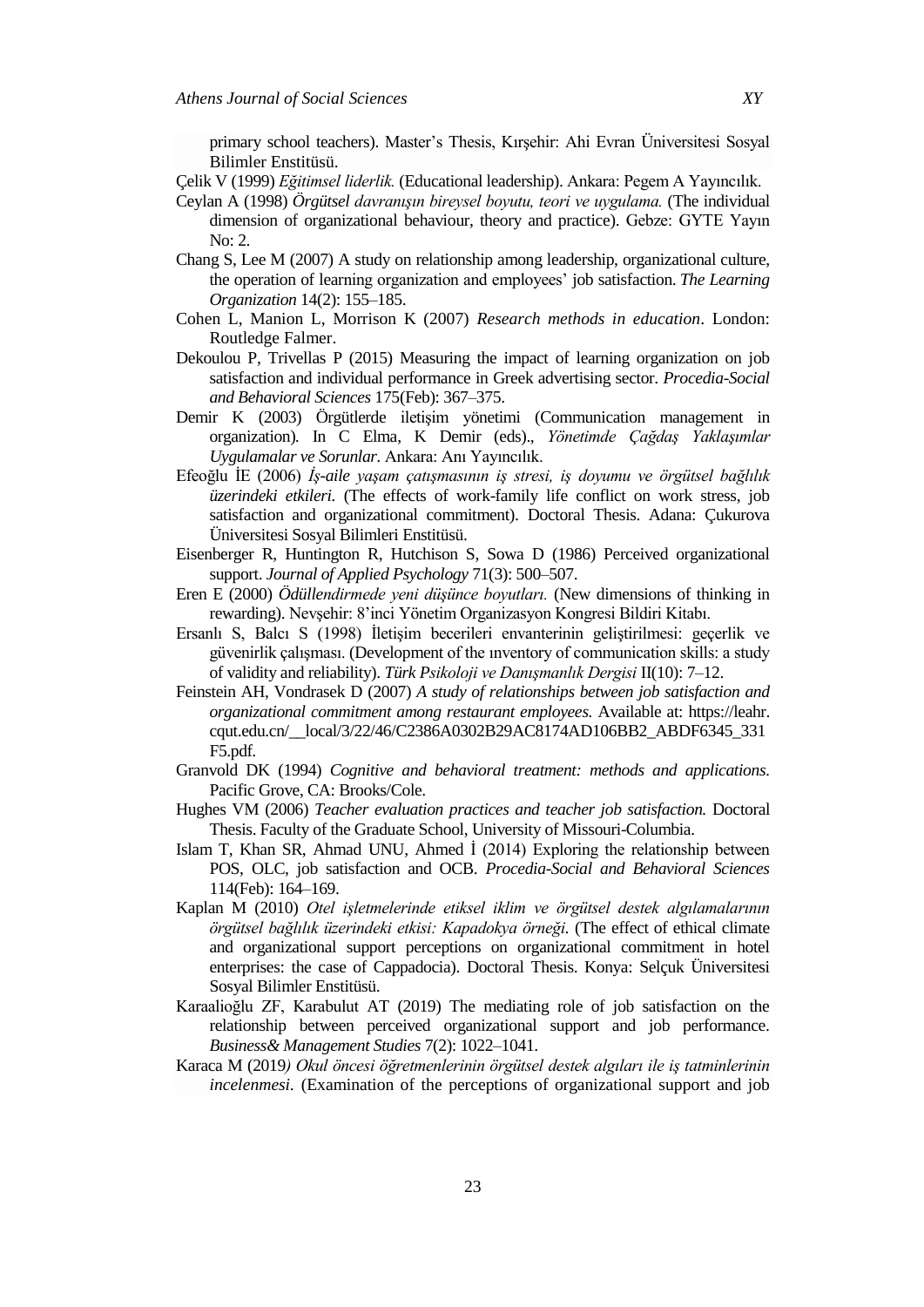satisfaction of preschool teachers). Master's Thesis. Ankara: Gazi Üniversitesi Eğitim Bilimleri Enstitüsü.

- Kaya YK (1999) *Eğitim yönetimi kuram ve türkiyedeki uygulama* (Educational management theory and practice in Turkey)*.* 7th Edition. Ankara: Bilim Yayıncılık.
- Kellecioğlu B (2019) *Temel iletişim becerilerinin iş doyumuna etkisi. Hizmet sektöründe bir araştırma.* (The effect of basic communication skills on job satisfaction. Research in the service industry). Master's Thesis. Zonguldak: Bülent Ecevit Üniversitesi Sosyal Bilimler Enstitüsü.
- Köse S, Gönüllüoğlu S (2010) Örgütsel desteğin örgütsel bağlılık üzerindeki etkisini belirlemeye yönelik bir araştırma. (A study aimed to determine the effect of organizational support on organizational commitment). *Dumlupınar Üniversitesi Sosyal Bilimler Dergisi* 27: 85–94.
- Marsick VJ, Watkins KE (1997) Lessons from informal and incidental learning. In J Burgoyne, M Reynolds (eds.), *Management learning: Integrating Perspectives in Theory and Practice*, 295-311. Thousand Oaks, CA: SAGE Publications.
- Marsick VJ, Watkins KE (2003) Demostrating the value of an organization's learning culture: the dimensions of the learning organizations questionnaire. *Advances in Depending Human Resources* 5(2): 132–151.
- [Northeastern University Traumatic Brain Injury Resource for Survivors and Caregives](file:///C:/ÜNİVERSİTE/AKADEMİK%20YAYINLARIM/THE%20ATHENS%20INSTITUTE/ATINER/Northeastern%20University%20Traumatic%20Brain%20Injury%20Resource%20for%20Survivors%20and%20Caregives.%202016.%20Cognitive%20Communication.%20http:/www.northeastern.edu/nutraumaticbraininjury/cognitive-communication/)  (2021) *[Cognitive communication](file:///C:/ÜNİVERSİTE/AKADEMİK%20YAYINLARIM/THE%20ATHENS%20INSTITUTE/ATINER/Northeastern%20University%20Traumatic%20Brain%20Injury%20Resource%20for%20Survivors%20and%20Caregives.%202016.%20Cognitive%20Communication.%20http:/www.northeastern.edu/nutraumaticbraininjury/cognitive-communication/)*. Available at: http://www.northeastern.edu/nutrau maticbraininjury/cognitive-communication/.
- Nyukorong R (2016) Leadership, learning organization and job satisfaction in Ghanaian telecommunications companies. *European Scientific Journal* 12(29): 29–61.
- Oktar Ç (2019) Öğretim liderliği, örgütsel destek, iş doyumu ve örgütsel bağlılık üzerine bir modelleme çalışması (A modeling study on teaching leadership, organizational support, job saturation and organizational commitment). Master's Thesis. Eskişehir: Osmangazi Üniversitesi, Eğitim Bilimleri Enstitüsü.
- Özalp İ (2006) Yönetim Kavramı. (Management concept). In C Koparal (ed.), *Yönetim Organizasyon*. Eskişehir: Anadolu Üniversitesi Yayınları.
- Özdemir A (2010) İlköğretim okullarında algılanan örgütsel desteğin öğretmenlerin kişiler arası öz yeterlik inançları ile ilişkisinin incelenmesi. (The examination of the relationship between perceived organizational support in primary schools and teachers' interpersonal self-efficacy beliefs). *Gazi Eğitim Fakültesi Dergisi* 30(1): 127–146.
- Planalp S (2009) Emotional communication. In HT Reis, S Sprecher (eds.), *Encylopedia of human relationships.* SAGE Publications.
- Razali MZM, Amira NA, Shobri NDM (2013) Learning organization practices and job satisfaction among academicians at publicuniversity. *International Journal of Social Science and Humanity* 3(6): 518–522.
- Rhoades L, Eisenberger R (2002) Perceived organizational support: a review of the literature. *Journal of Applied Psychology* 87(4): 698–714.
- Robbins PS (1986) *Organizational behavior.* 3rd Edition. New Jersey: Prentice Hall Inc.
- Rose RC, Kumar N, Pak OG (2009) The effect of organizational learning on organizational commitment, job satisfaction and work performance. *Journal of Applied Business Research* 25(6): 55–66.
- Sarıkaya, Ş (2019) *Öğretmenlerin iş doyumunun yordayıcısı olarak örgütsel güven ve örgütsel destek algısı.* (Perception of organizational trust and organizational support as the fatigue of teachers' job satisfaction). Master's Thesis. İstanbul: Sabahattin Zaim Üniversitesi Eğitim Yönetimi ve Denetimi Ortak Yüksek Lisans Programı.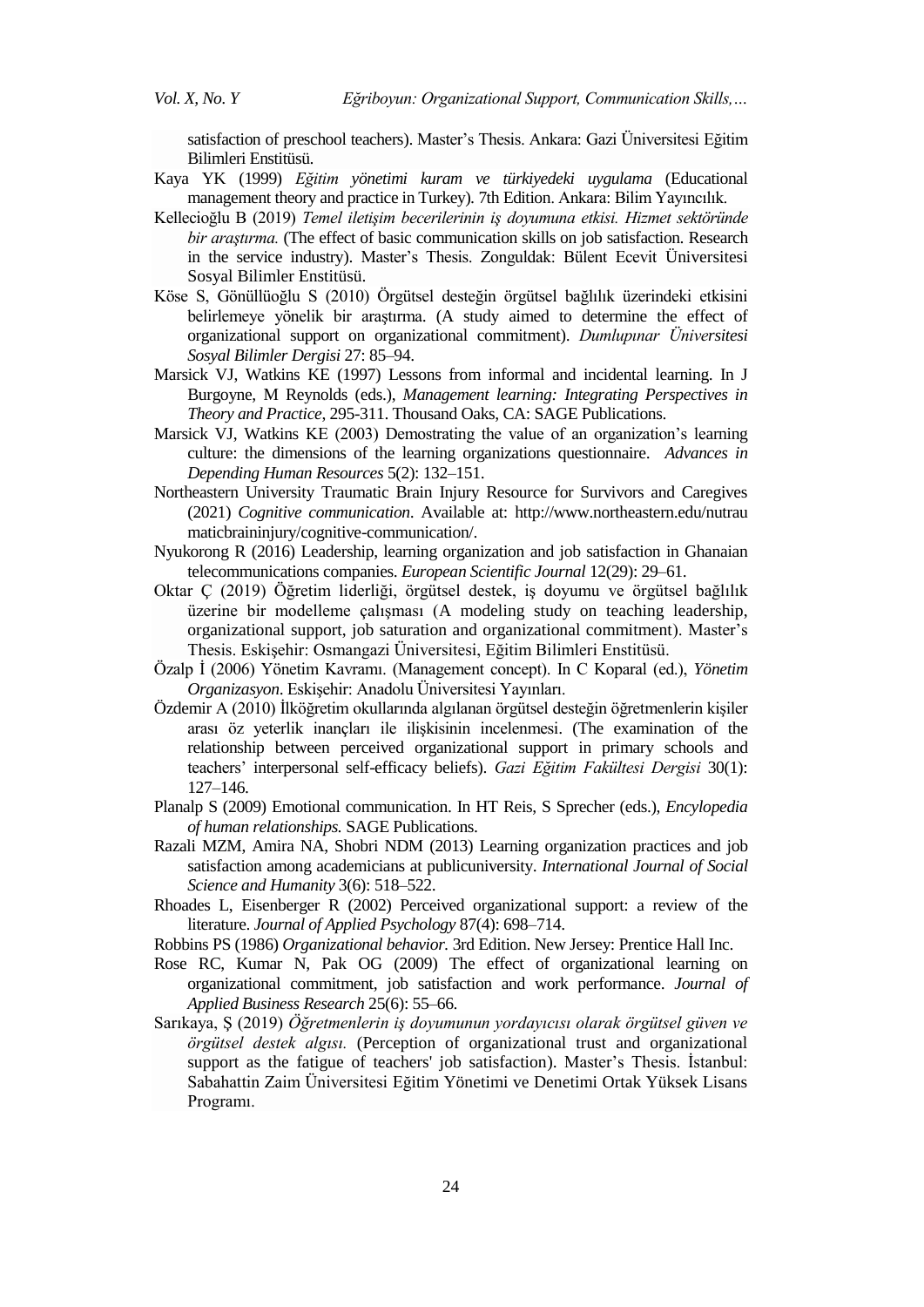- Saykılı MD (2019) *Bakıcı personelin engelli bakımına yönelik tutumları, örgütsel destek, iş doyumu ve tükenmişlik algıları arasındaki ilişkiler* (Relationships between caring staff attitudes towards disability care, organizational support, job satisfaction and perceptions of burnout). Master's Thesis. Bolu: Abant Baysal Üniversitesi Sosyal Bilimler Enstitüsü.
- Senge MP (2003) *Beşinci disiplin: öğrenen organizasyon düşünüşü ve uygulaması.* (Fifth discipline: learning organization thinking and implementation). 10th Edition. Translated by A İldeniz, A Doğukan. İstanbul: Yapı Kredi Yayınları.
- Song JH, Joo BB, Chermack TJ (2009) The dimensions of learning organizations questionnaire (DLOQ): a validation study in a Korean context. *Human Resource Development Quarterly* 20(1): 43–64.
- Tasnim M, Akkaş A (2017) Impact of supervisory communication skills on employee job satisfaction: a case study on KIA Motors. *European Journal of Business and Management* 9(6): 82–108.
- Töremen F (2001) *Öğrenen Okul.* (Learning school). Ankara: Nobel Yayın Dağıtım.
- Türkmen İ (1992) *Etken iletişim modeli.* (The active communication mode). Ankara: MPM Yayınevi.
- Turunç Ö, Çelik M (2010) Çalışanların algıladıkları örgütsel destek ve iş stresinin örgütsel özdeşleşme ve iş performansına etkisi. (The effect of organizational support and work stress perceived by employees on organizational identification and work performance). *Celal Bayar Üniversitesi İİBF Dergisi* 17(2): 183–206.
- Ural A, Kılıç İ (2005) *Bilimsel Araştırma Süreci ve SPSS ile Veri Analizi.* (Scientific research process and data analysis with SPSS). Ankara: Detay Yayıncılık.
- Usman K (2019) Impact of organizational culture, organizational communication and supervisor support on the job satisfaction of employees working in online IT-based distance learning institutions of Pakistan. *Open Praxis* 11(2): 143–156.
- Usuflu O (2020) *Beden eğitimi ve spor öğretmenlerinin örgütsel destek algıları ile örgütsel bağlılık ve iş doyumu düzeyleri arasındaki ilişkinin incelenmesi (Kayseri örneği).* (Examination of the relationship between the perceptions of organizational support, organizational commitment and job satisfaction levels of physical education and sports teachers - Kayseri example). Master's Thesis. Kayseri: Erciyes Üniversitesi Sağlık Bilimleri Enstitüsü.
- Varol M (1993) *Halkla İlişkiler Açısından Örgüt Sosyolojisine Giriş.* (Introduction to the sociology of organization in terms of public relations). Ankara: Ankara Üniversitesi İletişim Fakültesi Yayınları:12.
- Vocational Psychology Research Center of Minnesota (2007) *Minnesota Satisfaction Questionnaire (MSQ).* Available at: http://www.psych.umn.edu/psylabs/vpr/msqinf. htm.
- Wallen NE, Fraenkel JR (2001) *Educational research: a guide to the process.* 2nd Edition. Mahwah, NJ: Lawrence Erlbaum Associates.
- Weiss DJ, Dawis RV, England GW, Lofquist LH (1967) *Manual for the Minnesota Satisfaction Questionnaire (Minnesota Studies in Vocational Rehabilitations: xxii).* Minnesota: University of Minnesota Bulletin, 45.
- Wikipedia (2021) *Behavioral communication.* Available at: [https://en.wikipedia.org/wiki/](https://en.wikipedia.org/wiki/%20Behavioral_communication)  [Behavioral\\_communication.](https://en.wikipedia.org/wiki/%20Behavioral_communication)
- Yakut E (2020) *Stratejik insan kaynakları yönetiminin iş tatmini ve işten ayrılma niyeti üzerindeki etkisinde personel güçlendirme ve örgütsel destek algısının etkisinin belirlenmesi.* (Determining the impact of personnel strengthening and organizational support perception on the impact of strategic human resources management on job